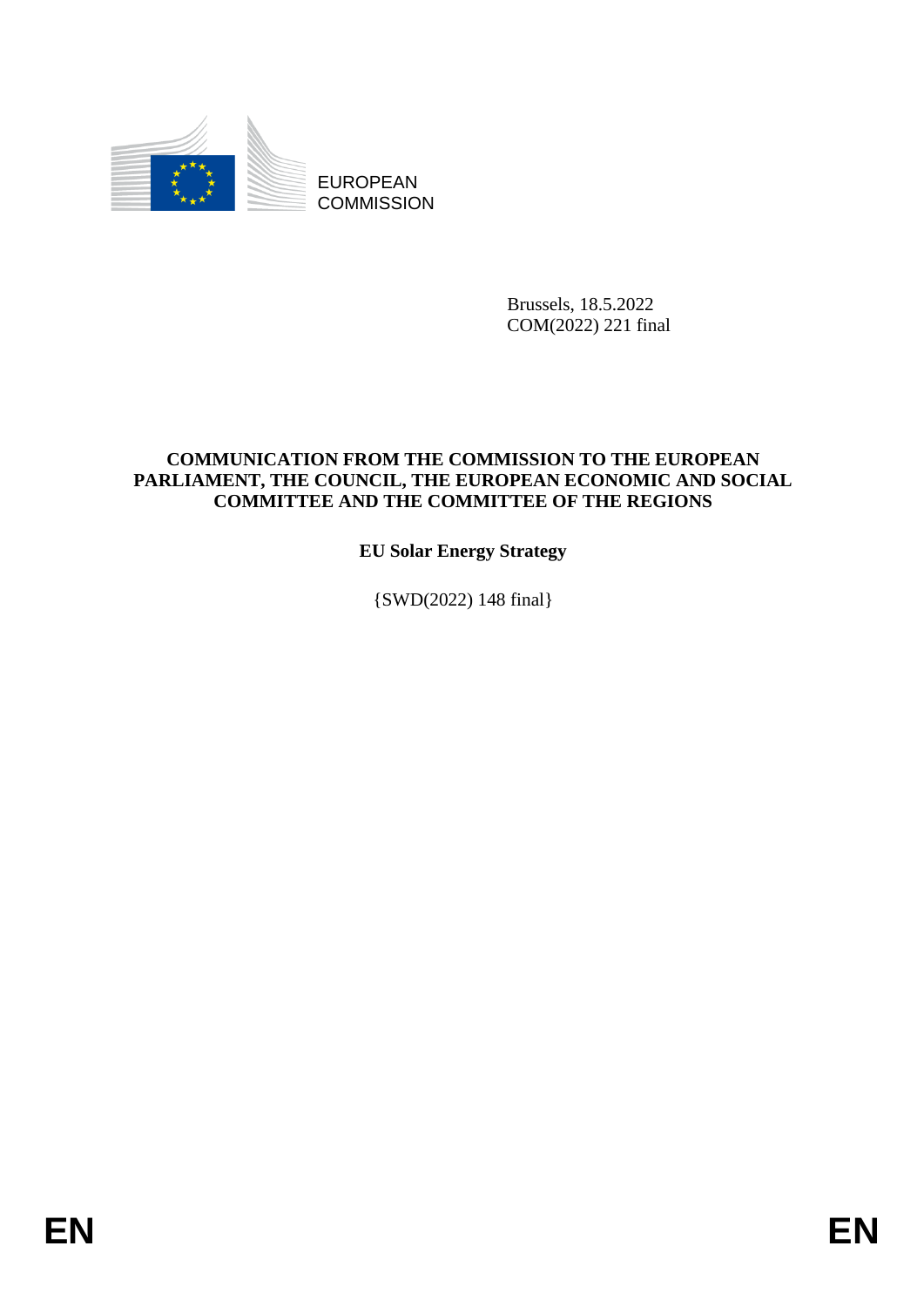## **1. SOLAR ENERGY TO REPOWER EUROPE**

Massive, rapid deployment of renewable energy is at the core of the REPowerEU plan - the EU initiative to put an end to its dependency from Russian fossil fuels. Solar energy will be the kingpin of this effort. Panel by panel, the infinite energy of the sun will help reduce our dependence on fossil fuels across all sectors of our economy, from residential heating to industrial processes.

As part of the REPowerEU plan, this strategy aims to bring online over 320 GW of solar photovoltaic by 2025 (more than doubling compared to 2020) and almost 600 GW by  $2030<sup>1</sup>$ . These frontloaded additional capacities displace the consumption of 9 bcm of natural gas annually by 2027.

Solar energy has a number of advantages that make it particularly suitable to meet today's energy challenges.

Solar photovoltaics (PV) and solar thermal technologies can be rolled-out rapidly and reward citizens and businesses with benefits for the climate and their purses.

This is because solar energy costs have decreased spectacularly over time. The EU's renewable energy policies helped bring PV costs down by 82% over the last decade<sup>2</sup>, turning it into one of the most competitive source of electricity in the EU. Solar energy, combined with energy efficiency, protects European citizens from the volatility of fossil fuel prices.

EU citizens appreciate this autonomy to produce their own energy, either individually or collectively. It is a huge opportunity for whole cities and regions, especially those transitioning to a new energy and economic model. The solar sector not only creates renewable electricity and heat; it also creates jobs, new business models and start-ups.

Massive deployment of solar energy is also a chance to reinforce the EU's industrial leadership. By creating the right framework conditions, the EU can expand its manufacturing base, building on its vibrant competitive and innovation-driven environment while ensuring that solar products are up to the EU consumer's high standards.

The EU Solar Energy Strategy outlines a comprehensive vision to swiftly reap the benefits of solar energy, and presents four initiatives to overcome the remaining challenges in the shortterm.

First, by promoting quick and massive PV deployment via the **European Solar Rooftops Initiative**.

Second, by making **permitting procedures shorter and simpler**. The Commission will address this issue through the adoption of a legislative proposal, a recommendation and a guidance alongside this communication.

Third, by ensuring the availability of an abundant skilled workforce to face up the challenge of producing and deploying solar energy all across the EU. In line with the call for

<u>.</u>

 $<sup>1</sup>$  All values on electricity generation capacity refer to alternating current (AC).</sup>

<sup>2</sup> See IRENA Data Centre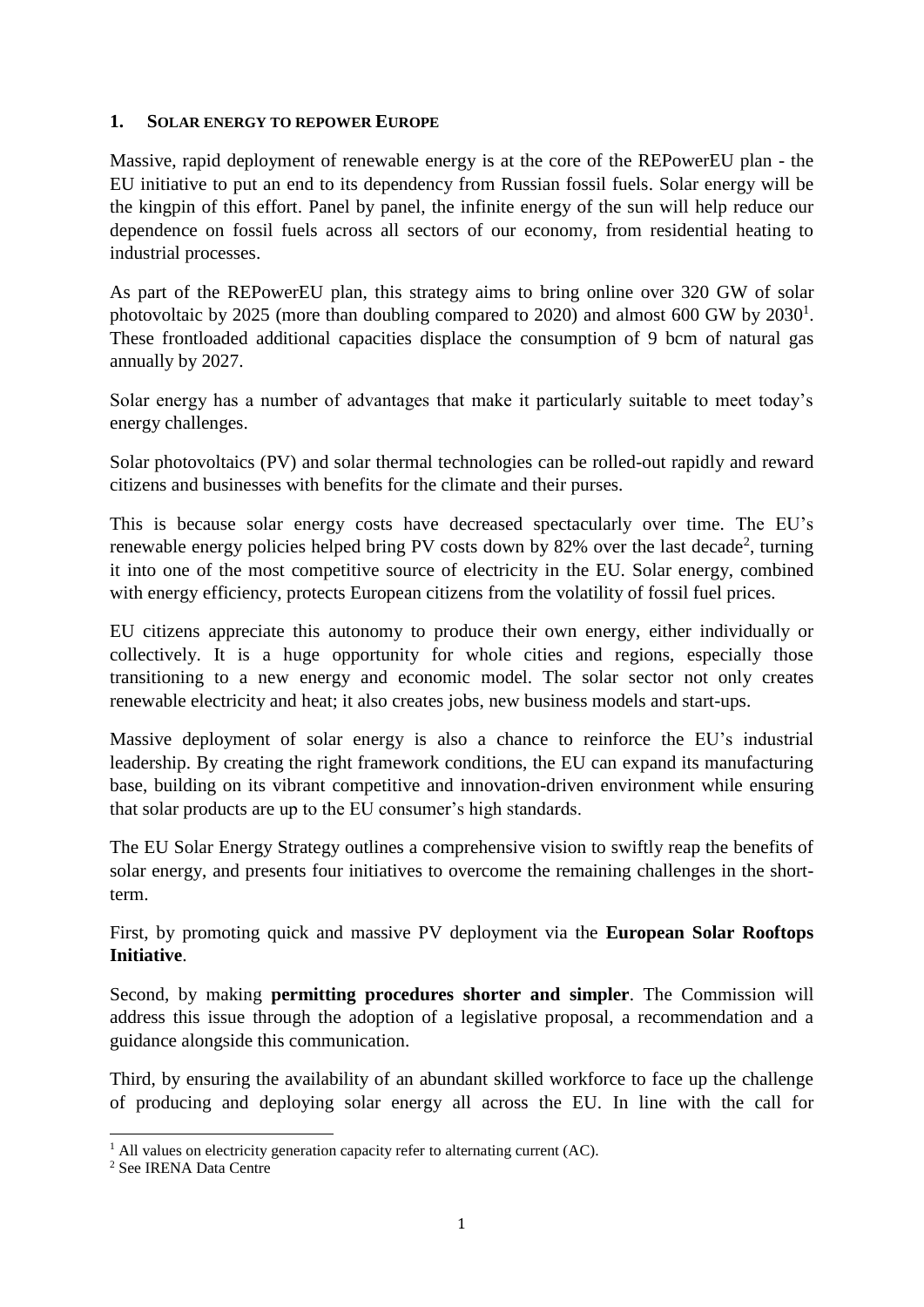stakeholders to establish an **EU large-scale skills partnership** for onshore renewable energy under the Pact for Skills, as part of the REPowerEU plan, this strategy will set out its relevance for the solar energy sector<sup>3</sup>. This partnership will bring together all relevant stakeholders to take action on upskilling and reskilling to fill the gap.

Fourth, by launching a **European Solar PV Industry Alliance** that aims to facilitate innovation-led expansion of a resilient industrial solar value chain in the EU, in particular in the PV manufacturing sector.

### **2. ACCELERATING SOLAR ENERGY DEPLOYMENT**

Solar PV is one of the cheapest source of electricity available<sup>4</sup>. The cost of solar electricity was already well below wholesale electricity prices before the 2021 surge in prices. This advantage has become even more relevant now in the face of the crisis. Solar electricity and heat are key for phasing out EU's dependence on Russian natural gas. Large-scale deployment of PVs will reduce our reliance on natural gas used to produce power. Solar heat and solar power combined with heat pumps can replace natural gas boilers for heating in residential or commercial spaces. Solar energy in the form of electricity, heat or hydrogen can replace natural gas consumption in industrial processes.

By the end of 2020, the EU reached 136 GW of solar PV installed generation capacity, having added more than 18 GW that year. It delivered around 5% of total EU electricity generation<sup>5</sup>. To reach the 2030 target for renewables proposed by the Commission and the objectives of the REPowerEU plan, we need to radically step up a gear. **Over this decade, the EU will need to install, on average, approximately 45 GW per year**.

Solar energy systems have long been a low-cost and reliable solution for heating in many European countries<sup>6</sup> but overall solar heat accounts for just around  $1.5\%$  of heating needs<sup>7</sup>. To reach the EU 2030 targets, **energy demand covered by solar heat and geothermal should at least triple**.

Rooftops have been the place for most of the solar energy deployment so far, but huge untapped potential remains. It is a low-hanging fruit and the EU and its Member States must join forces to exploit it rapidly as much as possible, given multiple benefits for consumers.

<sup>-</sup><sup>3</sup> COM(2020) 274 final, 1 June 2020

<sup>4</sup> Estimated at 24-42 EUR/MWh depending on the location within the EU *in* Eero Vartiainen, Gaëtan Masson, Christian Breyer, David Moser, Eduardo Román Medina "Impact of weighted average cost of capital, capital expenditure, and other parameters on future utility-scale PV levelised cost of electricity" – Estimated at 32-74 EUR/KWh depending on the location within the EU *in* Lugo-Laguna, D.; Arcos-Vargas, A.; Nuñez-Hernandez, F. A European Assessment of the Solar Energy Cost: Key Factors and Optimal Technology. Sustainability 2021, 13, 3238. Estimated at an average of 60 USD/MWh in the EU according to IEA World Energy Outlook 2021. Estimated at 75-131 USD/MWh across Italy, Spain, France and Germany according to IRENA Technical Report "Renewable Power Generation Costs 2020".

<sup>5</sup> Eurostat

<sup>6</sup> Competitiveness of the heating and cooling industry and services - Publications Office of the EU (europa.eu)

<sup>&</sup>lt;sup>7</sup> Solar heat accounted for 38 GW<sub>th</sub>, primarily in the form of solar heating systems for domestic hot water in residential homes, with  $1.6$  GW<sub>th</sub> added in 2019. Eurostat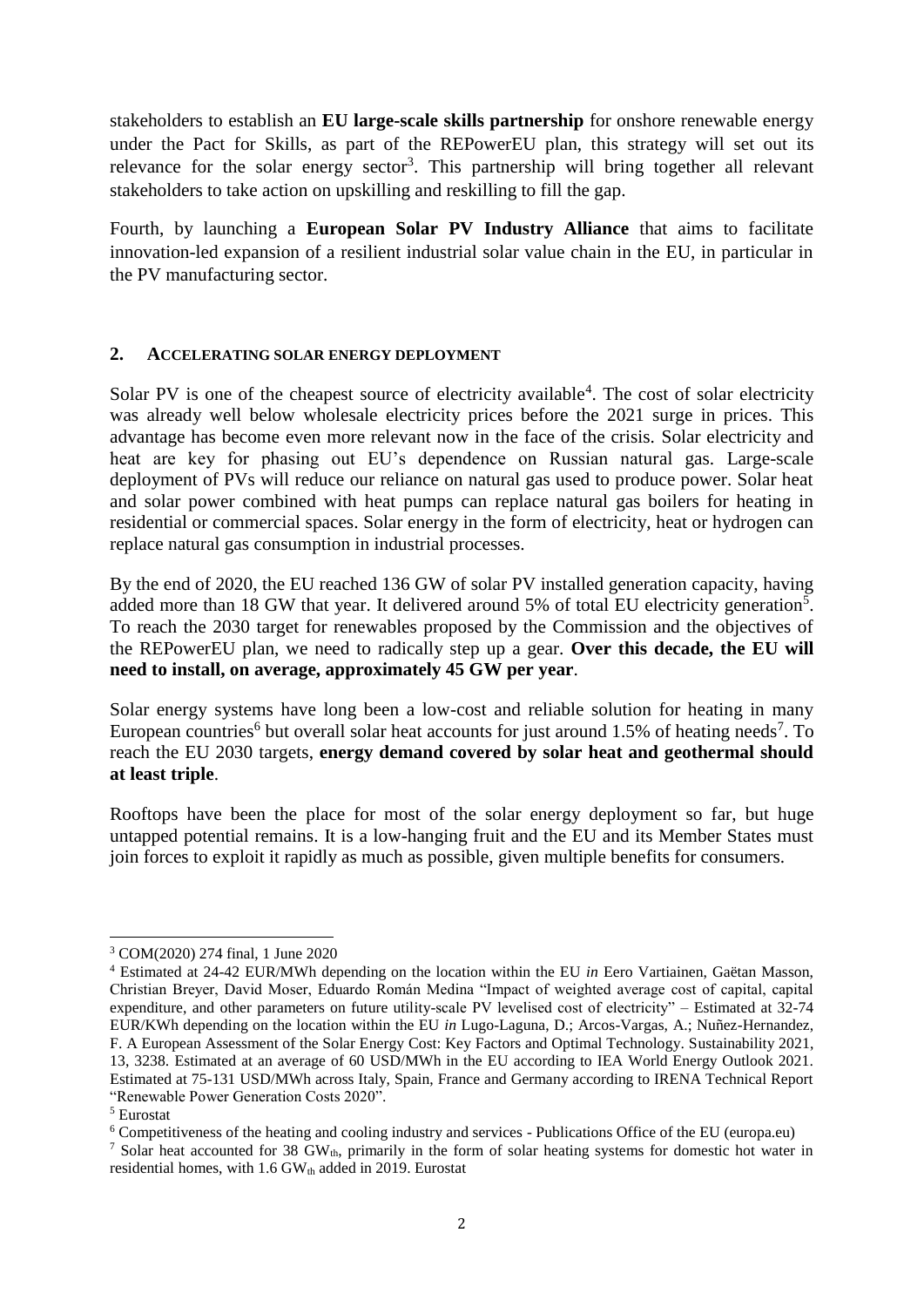## **European Solar Rooftops Initiative**

*According to some estimates, rooftop PV could provide almost 25% of the EU's electricity consumption<sup>8</sup> - this is more than the share of natural gas today. These installations – on residential, public, commercial and industrial roofs – can shield consumers from high energy prices, contributing to public acceptance of renewable energy. They can be deployed very rapidly, as they utilise existing structures and avoid conflicts with other public goods like the environment.* 

*The EU-wide European Solar Rooftops Initiative, announced in the Commission's REPowerEU Communication, aims at unlocking the vast, underutilised solar generation potential of rooftops to make our energy cleaner, more secure and affordable. To achieve this swiftly, immediate action is necessary by end 2022*

*The EU will:*

- *Increase its 2030 target for renewables share to 45%.*
- Limit the length of permitting for rooftop solar installations, including large ones, *to a maximum of 3 months.*
- Adopt provisions to ensure that all new buildings are "solar ready".
- *Make the installation of rooftop solar energy compulsory for:*
	- o *all new public and commercial buildings with useful floor area larger than 250 m 2 by 2026;*
	- o *all existing public and commercial buildings with useful floor area larger than 250 m<sup>2</sup>by 2027;*
	- o *all new residential buildings by 2029.*
	- *Ensure that its legislation is fully implemented in all Member States allowing consumers in multi-apartment buildings to effectively exercise their right to collective self-consumption, without undue costs<sup>9</sup> .*

*The EU and Member States will work together to:*

- *Eliminate administrative obstacles for cost-effective extensions of already installed* 

<sup>&</sup>lt;u>.</u> <sup>8</sup> Bódis, K., Kougias, I., Jäger-Waldau, A., Taylor, N., Szabó, S.: A high-resolution geospatial assessment of the rooftop solar photovoltaic potential in the European Union (2019) Renewable and Sustainable Energy Reviews, 114, art. no. 109309

<sup>9</sup> Both the Directive (EU) 2018/2001 of the European Parliament and of the Council of 11 December 2018 on the promotion of the use of energy from renewable sources and the Directive (EU) 2019/944 of the European Parliament and of the Council of 5 June 2019 on common rules for the internal market for electricity contain provisions on collective self-consumption.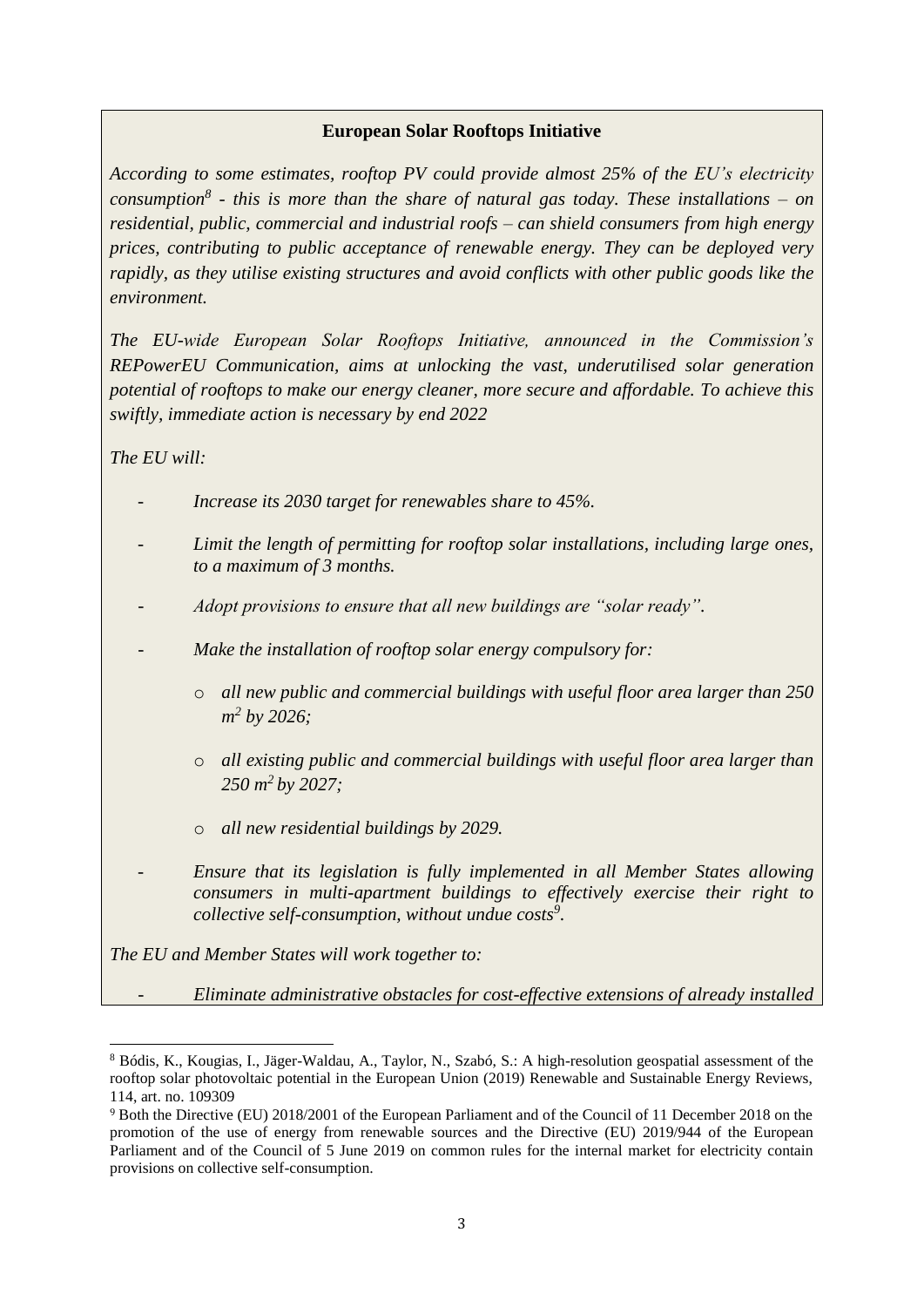*systems.*

- *Set up at least one renewables-based energy community in every municipality with a population higher than 10 000 by 2025.*
- *Ensure that energy poor and vulnerable consumers have access to solar energy, e.g. through social housing installations, energy communities, or financing support for individual installations.*

- *Support building-integrated PVs for both new buildings and renovations.*

- *Ensure full implementation of the current provisions in the Energy Performance of Buildings Directive (EPBD) in relation to the nearly zero-energy buildings standard for new buildings, including through dedicated guidance.*

## *Member States should:*

- *Establish robust support frameworks for rooftop systems, including in combination with energy storage and heat-pumps, based on predictable payback times that are shorter than 10 years.*
- *As part of such a framework and where needed to unlock investments, set up a national support programme to ensure as of next year:*
	- *massive deployment of rooftop solar energy, giving priority to most suitable buildings for quick interventions (Energy Performance Certificate classes A, B, C or D),*
	- *combine solar deployment with roof renovations and energy storage; this should be implemented through a one-stop shop integrating all aspects.*

*The Member States should implement the measures under this initiative as a priority, using available EU funding, in particular the new REPowerEU chapters of their Recovery and Resilience Plans. The Commission will monitor progress in the implementation of this initiative on an annual basis, through the relevant fora, with the sector's stakeholders and the Member States.*

*If fully implemented, this Initiative, as part of the REPowerEU plan, will accelerate rooftop installations and add 19 TWh of electricity after the first year of its implementation (36% more than expected in the Fit for 55 projections). By 2025, it will result in 58 TWh of additional electricity generated (more than double the Fit for 55 projections).*

### *Financing solar energy deployment*

Solar energy technologies have relatively high upfront costs, compared to other sources of energy, but low operational costs. Therefore, attractive financing conditions are crucial for their competitive deployment. Commission analysis indicates that additional investments in solar PVs under REPowerEU would amount to **EUR 26 billion between now and 2027**, on top of the investments needed to realise the objectives of the Fit for 55 proposals.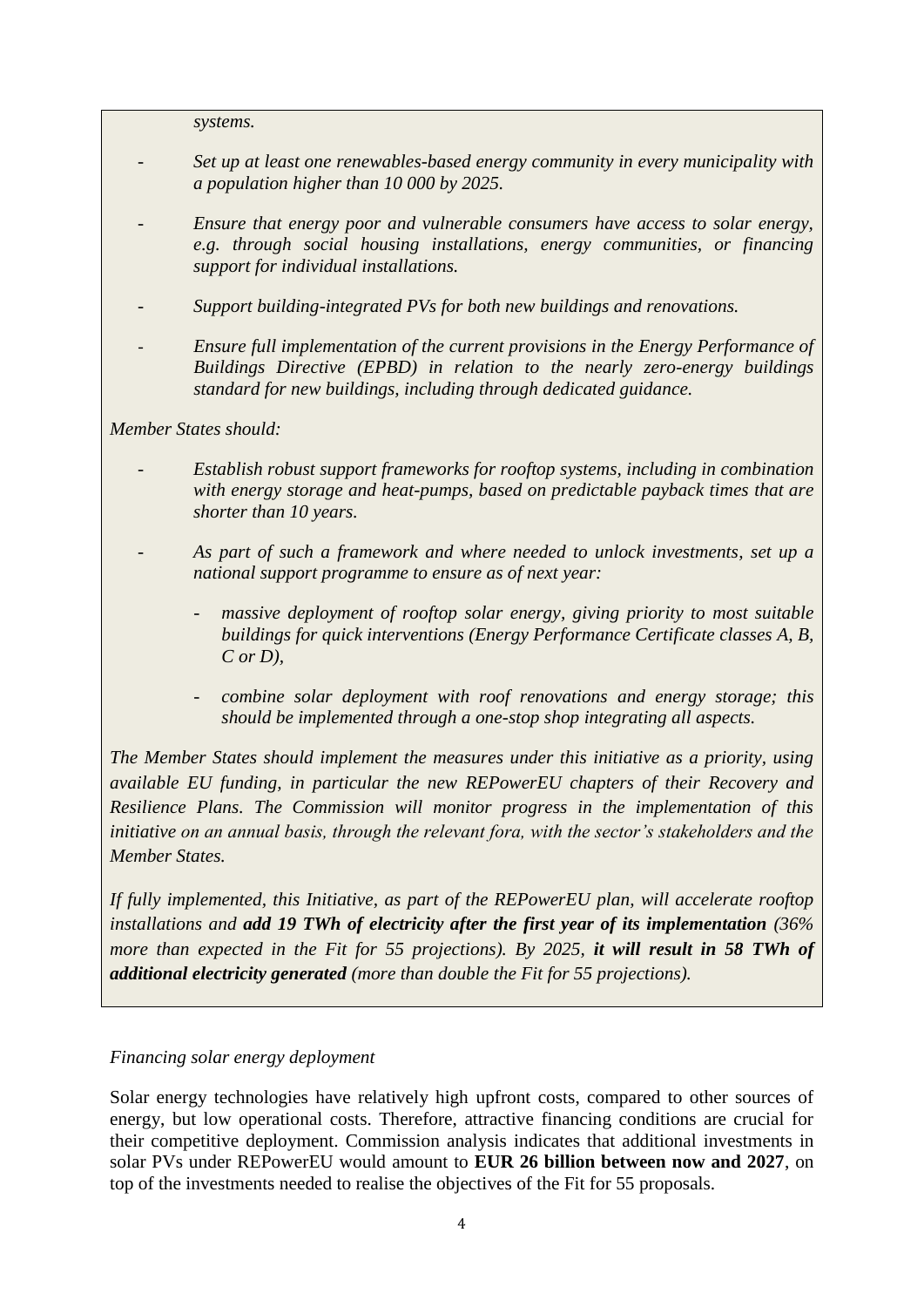Most of the financing will be private, but partially triggered by public funding, including from the EU. The **Recovery and Resilience Facility** already dedicated at least EUR 19 billion to accelerate the roll-out of renewables<sup>10</sup>. Other instruments are contributing to this effort: the cohesion policy funds, InvestEU, the Innovation Fund, the Modernisation Fund, Horizon Europe and the LIFE programme. Connecting Europe Facility RES and the EU renewable energy financing mechanism will support cross-border cooperation on solar energy projects.

Besides dedicated energy financing programmes, **Member States should also look for synergies with** transport infrastructure or research and innovation programmes, ensuring a coordinated support framework for solar energy across relevant policy areas. In addition, they should use specific technical support provided by the Commission to reduce their dependence on Russian fossil fuels through the **Technical Support Instrument** which *inter alia* supports reforms to enhance the rollout of solar energy. The new **Guidelines on State aid for climate, environmental protection and energy**  $(CEEAG)^{11}$  have introduced a set of criteria for tailored and proportionate support to renewable energy, including solar. Among other things, this includes contracts for difference, technology-specific tenders or exemptions from mandatory competitive bidding for small projects, including certain energy community projects.

## **2.1. Utility-scale deployment and enabling measures**

## *Utility-scale installations*

.<br>-

Utility-scale solar installations will be crucial to replace fossil fuels at the required speed. In recent years, competitive bidding has driven growth in this segment. By 2020, 19 Member States had carried out national-level tendering processes, also known as renewable energy auctions<sup>12</sup>. This mechanism has contributed to drive down costs and recent years have seen greater emphasis on auction designs which increase reliance on market-based revenues<sup>13</sup>. **Stable, publicly available schedules for the foreseen auctions increase visibility for project developers and drive up investment**. They should cover at least the following five years, include the frequency of competitive tendering, the related foreseen capacity, the available budget and the eligible technologies $^{14}$ .

Beyond auctions, public procurement can also be leveraged to further promote solar energy deployment, while generating incentives to enhance the sustainability of the equipment. In addition, aggregation of demand for solar energy from large public buyers can reduce investment risks and facilitate innovative business models in the solar energy sector. To this end, the Commission will build on the **Big Public Buyers initiative**, proposing the creation of

<sup>&</sup>lt;sup>10</sup> Based on the 22 Recovery and Resilience Plans (RRP) adopted by the Council of the EU and the two RRPs of Sweden and Bulgaria endorsed by the Commission on 29 March 2022 and 7 April 2022 respectively.

<sup>&</sup>lt;sup>11</sup> Communication from the Commission - Guidelines on State aid for climate, environmental protection and energy 2022 (2022/C 80/01)

<sup>&</sup>lt;sup>12</sup> CEER report (2020): 2nd CEER Report on Tendering Procedures for RES in Europe; AURES II project auction database.

<sup>&</sup>lt;sup>13</sup> For instance, under a two-way contract-for-difference premium model, the State pays the renewable electricity producer the difference between the actual electricity price and a reference price when the former is lower; viceversa, the producer pays to the State the difference when the electricity price is above the reference price (see [http://aures2project.eu\)](http://aures2project.eu/)

<sup>&</sup>lt;sup>14</sup> Article 6 of Directive (EU) 2018/2001 of the European Parliament and of the Council of 11 December 2018 on the promotion of the use of energy from renewable sources.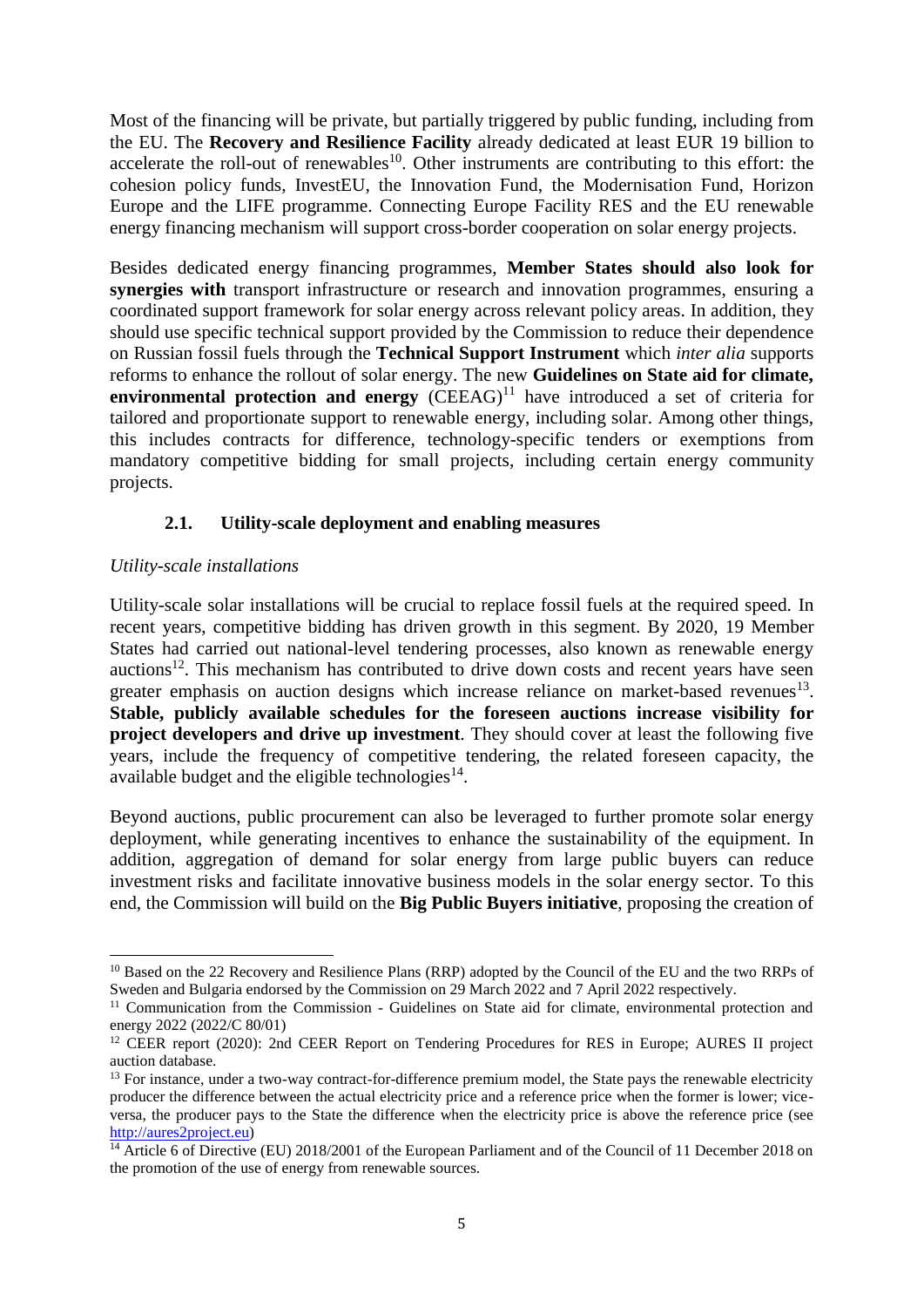a community of practice dedicated to the procurement of solar energy. This community will share knowledge and develop best procurement practices for solar energy technologies.

Solar project developers are increasingly relying on a combination of electricity market participation and corporate **renewable Power Purchase Agreements (PPAs)** to ensure a stable income. A swift adoption of the revision of the Renewable Energy Directive (RED), proposed in July 2021<sup>15</sup>, and the implementation of the Commission Recommendation on PPAs adopted alongside this communication should allow Member States to boost the number and aggregated volume of the agreements.

As the share of variable renewables increases in the electricity system, **auctions should also support renewables-based technologies that can reduce the cost of ensuring network stability and system integration.** Concentrated Solar Power (CSP) with thermal storage and solar PV with batteries are examples of technologies that can provide these benefits.

The public consultation confirmed that a key barrier holding back utility-scale installations, including solar, is administrative, in particular long and complex permit-granting procedures. To overcome this obstacle, the Commission has presented a **Recommendation on fast permitting for renewable energy projects** and a **legislative proposal on permitting** alongside this communication.

### *Go-to areas and multiple use of space*

.<br>-

The required expansion in utility-scale projects will increasingly face competing uses of land and public acceptance challenges. Member States should undertake a mapping exercise to identify **appropriate locations for renewable energy installations** needed to collectively achieve the revised EU 2030 renewable energy target. They should also **designate the renewable go-to areas** in which permitting will be simpler and faster than elsewhere while limiting the impact on other uses of land and preserving environmental protection. In addition, permit-granting procedures for the installation of solar energy equipment in rooftops and other structures created for purposes different than solar energy production should be limited to three months.

The repurposing of former industrial or mining land represents an opportunity for solar energy deployment. The Modernisation Fund, as well as the cohesion policy, in particular the Just Transition Fund, can support this kind of economic diversification and reconversion initiatives.

## **Innovative forms of deployment (1) – Multiple use of space**

*Multiple use of space can contribute to mitigating land constraints linked to competition for space, including for environmental protection, agriculture and food security.*

*In particular, under certain conditions, the agricultural use of land can be combined with* 

<sup>&</sup>lt;sup>15</sup> Proposal for a Directive of the European Parliament and of the Council amending Directive (EU) 2018/2001, Regulation (EU) 2018/1999 and Directive 98/70/EC on the promotion of energy from renewable sources, and repealing Council Directive (EU) 2015/652 (COM(2021) 557 final)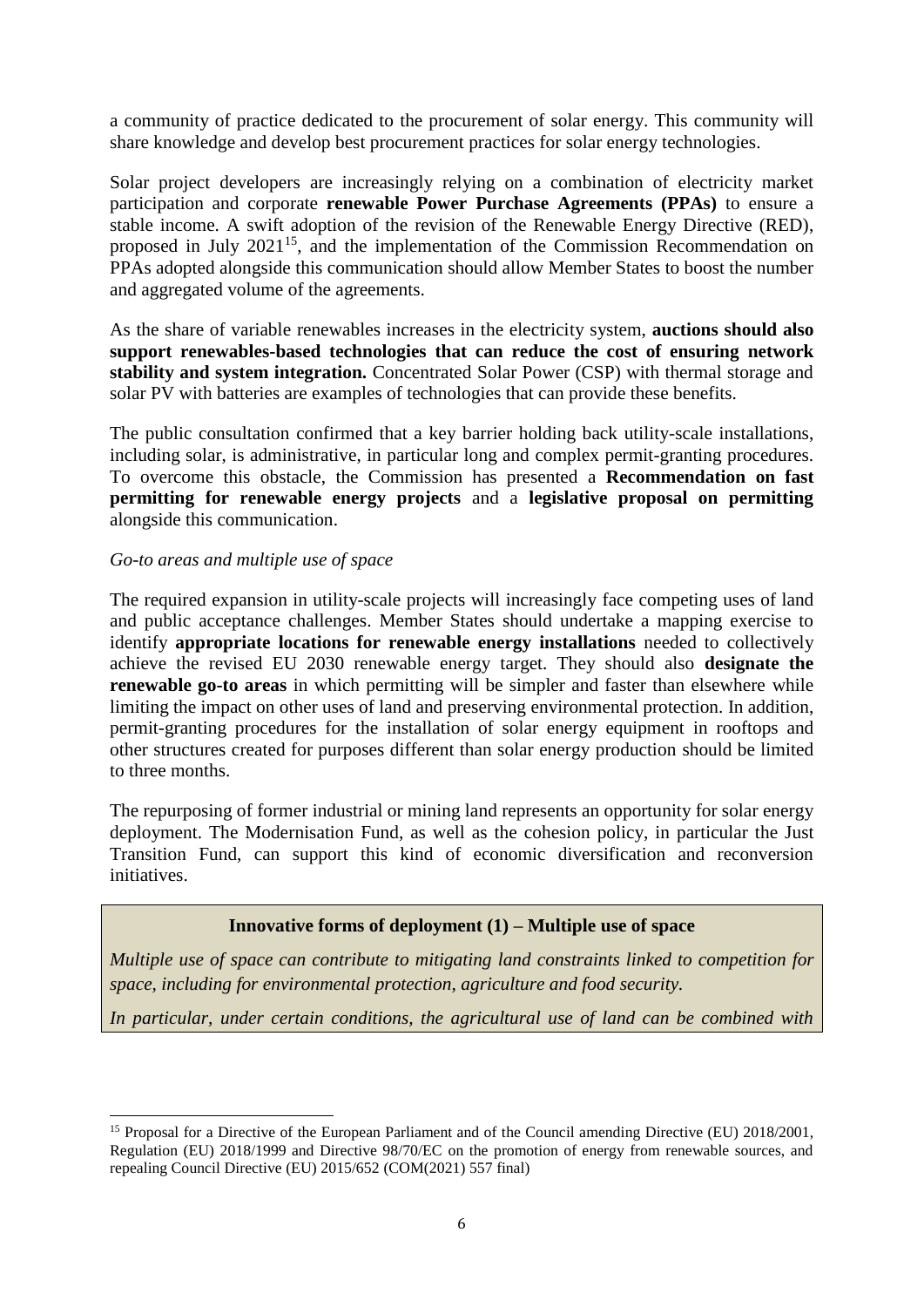*solar generation in so-called agrivoltaics (or agri-PV). The two activities can establish synergies, whereby PV systems can contribute to crop protection and yield stabilisation<sup>16</sup> , with agriculture remaining the primary use of the land area. Member States should consider incentives for the development of agri-PV while designing their National Strategic Plans for the Common Agricultural Policy, as well as their support frameworks for solar energy (e.g. through the integration of agri-PV in renewable energy tenders). It is also worth noting that, in the agricultural sector, State aid rules allow investment aid to sustainable energy.*

*Furthermore, thanks to floating PV solutions, the surface of water can be used for solar generation. Offshore solar installations represent a great potential, integrated in the EU Offshore Renewable Energy Strategy<sup>17</sup>. Ongoing research and innovation efforts are dedicated* inter alia *to developing new mooring solutions, improving the durability of PV panels in marine environment, monitoring and assessing the impact on the environment and reducing maintenance costs. Within the energy sector, the use of the surface of artificial lakes created by hydroelectric dams represents a specific potential for PV deployment. Floating PV panels reduce water evaporation and, connected to the dam's electric systems, increase the total output, although the impact on aquatic biomass is still being investigated. Any intervention on water bodies must respect the conditions set out in the Water Framework Directive and the Marine Strategy Framework Directive <sup>18</sup> .*

*Finally, transport infrastructure, such as highways or railway tracks, presents an unexploited potential for solar energy deployment. For instance, if the installation of solar panels on highway sound barriers in a pilot project in the Netherlands were to be replicated in the country's whole system of sound barriers, it would yield enough electricity for 250,000 households<sup>19</sup> .* 

The Commission will develop **guidance for Member States to promote the development of the innovative forms of solar energy deployment** listed in this strategy.

### *Rising to the skills challenge*

-

The EU solar PV sector employed 357,000 full-time equivalent (direct and indirect) jobs in 2020 and this figure is expected to at least double by 2030. The installation sector is a particularly strong source of local jobs, representing 80% of the total, while the operation and maintenance sector accounts for  $10\%^{20}$ .

<sup>&</sup>lt;sup>16</sup> Barron-Gafford, G.A., Pavao-Zuckerman, M.A., Minor, R.L. et al. Agrivoltaics provide mutual benefits across the food–energy–water nexus in drylands. Nature Sustainability 2, 848–855 (2019). See also research developed by Fraunhofer ISE on the topic:<https://agri-pv.org/>

 $17$  Communication from the Commission to the European Parliament, the Council, the European Economic and Social Committee and the Committee of the Regions - An EU Strategy to harness the potential of offshore renewable energy for a climate neutral future COM(2020) 741

<sup>&</sup>lt;sup>18</sup> Directive 2000/60/EC of the European Parliament and of the Council establishing a framework for Community action in the field of water policy; Directive 2008/56/EC of the European Parliament and of the Council establishing a framework for community action in the field of marine environmental policy

<sup>&</sup>lt;sup>19</sup> Solar Highways: solar panels as integrated constructive elements in highway noise barriers. A multifaceted research into the design, construction and yield of a bifacial solar noise barrier. A LIFE + programme project executed by Rijkswaterstaat and TNO. 'Layman's report' Author: Minne de Jong, June 2020

<sup>20</sup> SolarPower Europe, EU Solar Jobs Report 2021.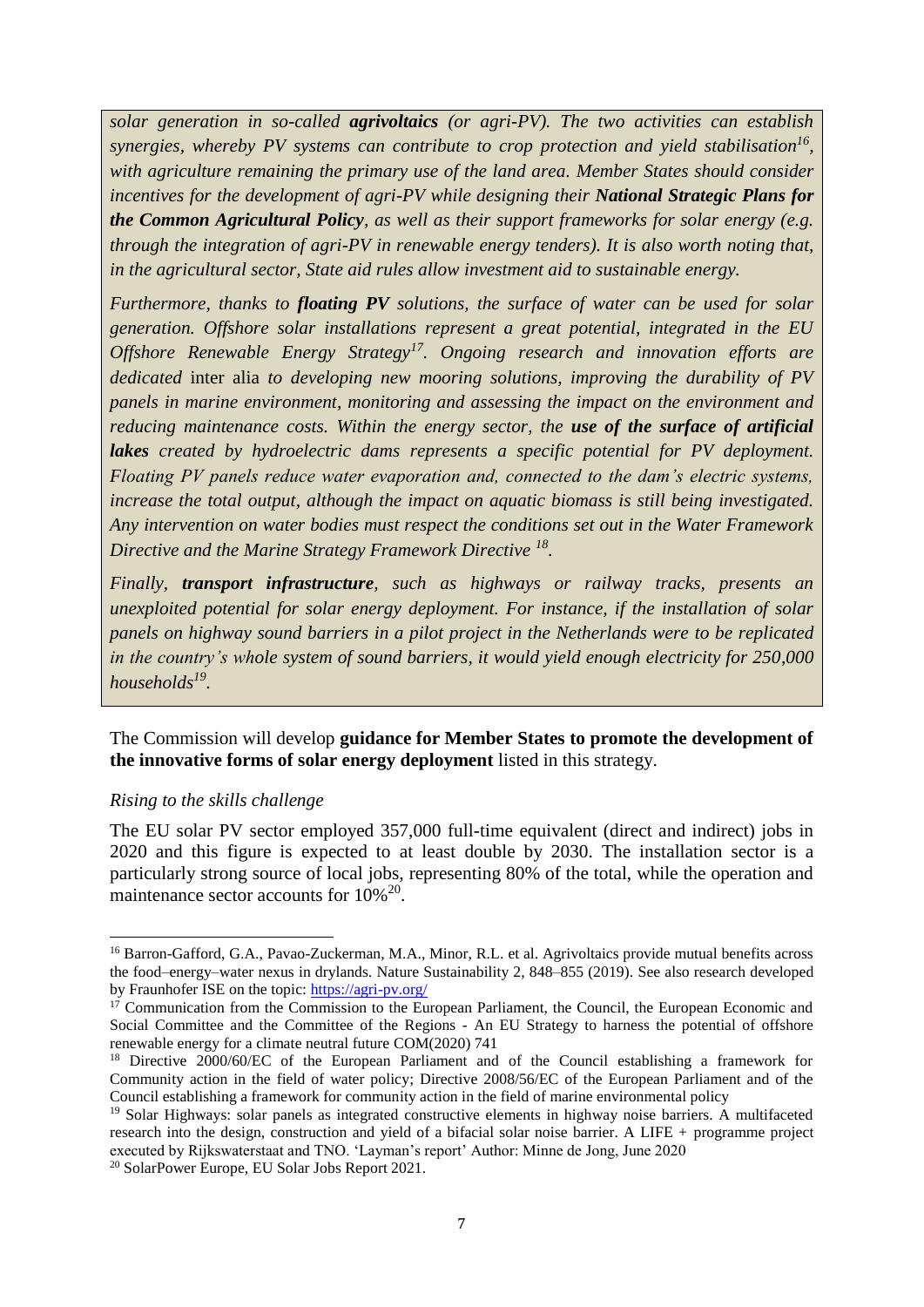There is already a lack of skilled workers. This bottleneck could grow quickly if unaddressed. Vocational and Educational Training is an important instrument to address this challenge and Member States are encouraged to analyse the skills gap in the solar energy sector and develop training programmes fit for purpose, taking into account the potential to increase women's participation.

At EU level, as part of the REPowerEU plan, the Commission will bring together the relevant stakeholders in the renewable energy sector, including from the solar, wind, geothermal, biomass and heat pumps industries, but also from regional and national permitting authorities, to set up **an EU large-scale skills partnership** for onshore renewable energy, including solar energy, under the Pact for Skills.

The partnership should develop a clear vision of concrete upskilling and reskilling measures for solar energy expansion. This should include training cooperation between companies along the value chain, social partners, training providers, and regional authorities. By joining forces, stakeholders can maximise the return on their investment in the partnership. Private, local and national funds can support the partnership's objectives and be complemented by EU funding, from the European Social Fund to Erasmus+ and Marie Skłodowska-Curie Actions.

The Commission will support implementation by the Member States of the Council Recommendation on ensuring a fair transition towards climate neutrality including actions to support workforce reskilling and upskilling and labour market transitions towards growing sectors such as solar energy<sup>21</sup>.

In addition, to promote mobility, the revision of the RED proposed in July 2021 provides requirements for mutual recognition of certification schemes across the EU, based on common unified criteria. It also mandates Member States to publish the list of certified installers to provide guarantees for consumers.

## **2.2. Bringing solar value to citizens and communities**

Deploying solar energy on rooftops provides an immediate solution to reduce reliance on natural gas for citizens, but also SMEs and industry. With every energy consumer turned producer, the acceptance and democratisation of the transition towards a clean and independent energy system is reinforced. Accelerating this transition requires lifting the range of regulatory, financial and practical barriers that still prevent most EU citizens from using the sunshine to increase their independence and reduce their energy bills.

## *Incentivising prosumers*

<u>.</u>

Prosumers are owners of small, decentralised installations who self-consume part of the energy they produce. Support and enabling policy frameworks for prosumers take various forms: investment subsidies, feed-in tariffs, exemptions from certain taxes or the possibility to sell excess electricity to other consumers or directly in the market. Among other things, the new State aid CEEAG guidelines include exemptions from mandatory competitive bidding processes to allocate aid and determine the aid level for small projects, including those below or equal to 1 MW of installed capacity. In addition, the 2021 proposal for the revision of the

<sup>&</sup>lt;sup>21</sup> COM(2021) 801, SWD(2021) 452 final. Annex 3 provides an overview of funding supporting the fair transition to climate neutrality and the online source "EU funding instruments for upskilling and reskilling"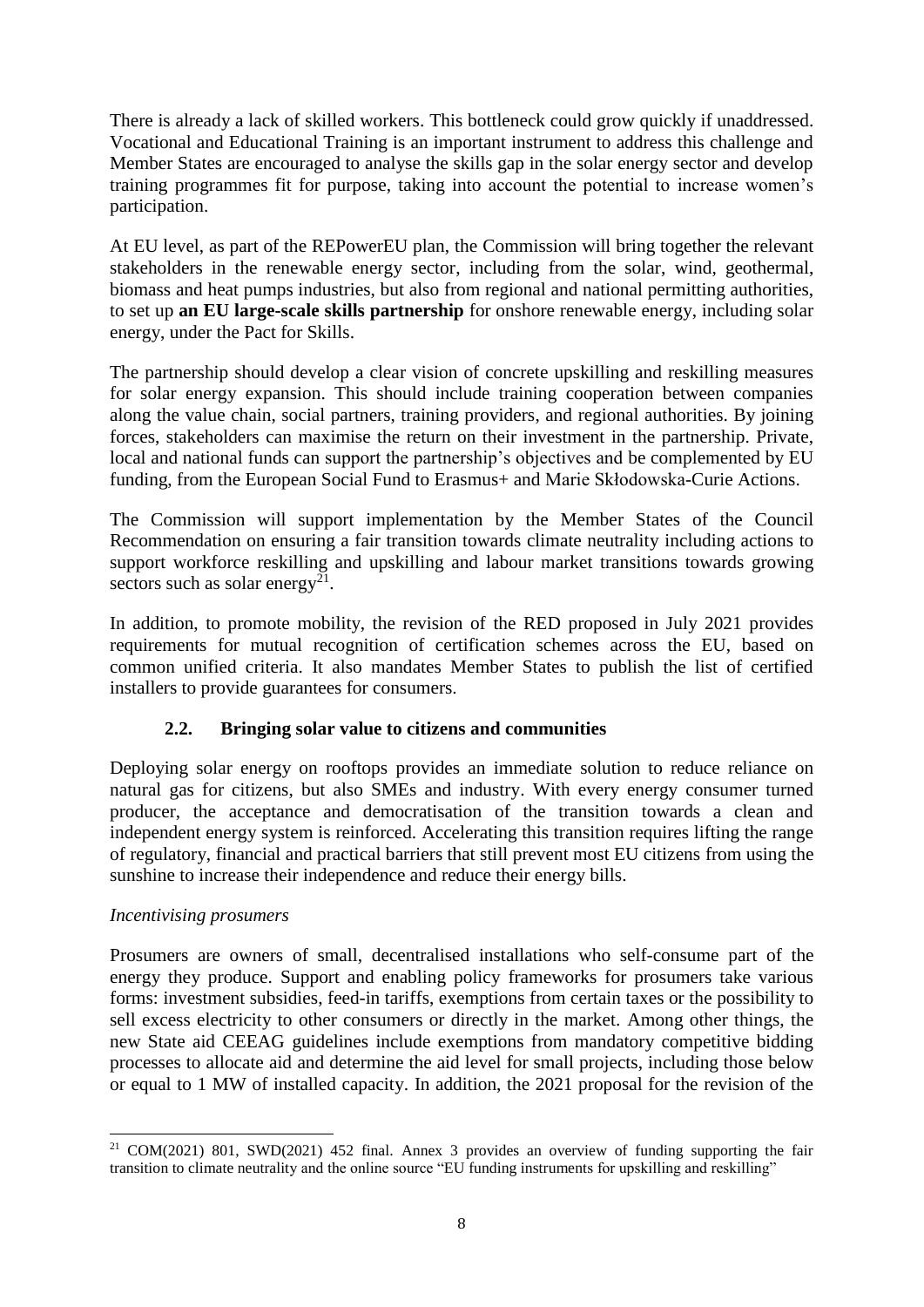Energy Taxation Directive continues to allow Member States not to tax electricity of solar  $origin^{22}$ .

The full potential of solar energy for the EU can only be exploited if citizens and communities are provided with the right incentives to become prosumers. The public consultation pointed to the persistence of some negative factors, such as low remuneration for the excess electricity produced or a general lack of awareness.

Better information is key to enhance clarity and predictability on the benefits of selfconsumption for potential investors, citizens and SMEs. Investment costs, financial support, increase of property value, network tariffs, generation and consumption profiles and return on investment are all relevant factors impacting investments. **One-stop-shops** in Member States should share such information and give citizens **advice on both energy efficiency measures and solar energy projects** in an integrated manner, from the technical requirements to administrative steps and support measures. The best available projections on the above variables should then be used to **design support frameworks that reassure those** deciding on an investment in solar energy, energy storage or heat pumps. This should be done in particular through **a predictable payback period, shorter than 10 years**.

Direct public support, multi-stakeholder approaches and innovative financing models should **facilitate access to solar energy for the energy poor and vulnerable**. This issue deserves particular attention in the most remote regions, i.e. the EU outermost regions<sup>23</sup>, which enjoy a large untapped solar energy potential.

Member States should support partnerships between local authorities, energy communities and social housing managers to facilitate collective and individual self-consumption schemes. Pre-financing shares in energy communities, virtual net-metering schemes (while accounting separately for calculating network charges) or renting out solar PV, energy storage and heat pumps at a fee lower than retail electricity prices, can all be used for this purpose. Member States can also<sup>24</sup> apply reduced VAT rates to energy efficient, low emission heating systems, including solar panels, solar water heating systems and heat pumps, as well as to social housing and residential building renovation expenditure<sup>25</sup>.

## **PVGIS, a tool for citizens to evaluate their roof's PV potential**

*The free and open web-based PVGIS Photovoltaic Geographical Information System tool, developed and maintained by the European Commission's Joint Research Centre, provides information about solar radiation and PV system performance for any location in Europe.*

<sup>-</sup><sup>22</sup> Proposal for a Council Directive restructuring the Union framework for the taxation of energy products and electricity (recast) COM(2021) 563 final

<sup>&</sup>lt;sup>23</sup> The EU counts nine outermost regions - French Guiana, Guadeloupe, Martinique, Mayotte, Reunion Island and Saint-Martin (France), Azores and Madeira (Portugal), and the Canary Islands (Spain). They are located in the western Atlantic Ocean, the Caribbean basin, the Amazonian forest and the Indian Ocean and are home to 4.8 million EU citizens

<sup>&</sup>lt;sup>24</sup> Council Directive (EU) 2022/542 of 5 April 2022 amending Directives 2006/112/EC and (EU) 2020/285 as [regards rates of value added tax](https://eur-lex.europa.eu/legal-content/EN/TXT/?uri=CELEX%3A32022L0542&qid=1650480530773)

<sup>&</sup>lt;sup>25</sup> See annex III of Council Directive (EU)  $2022/543$ .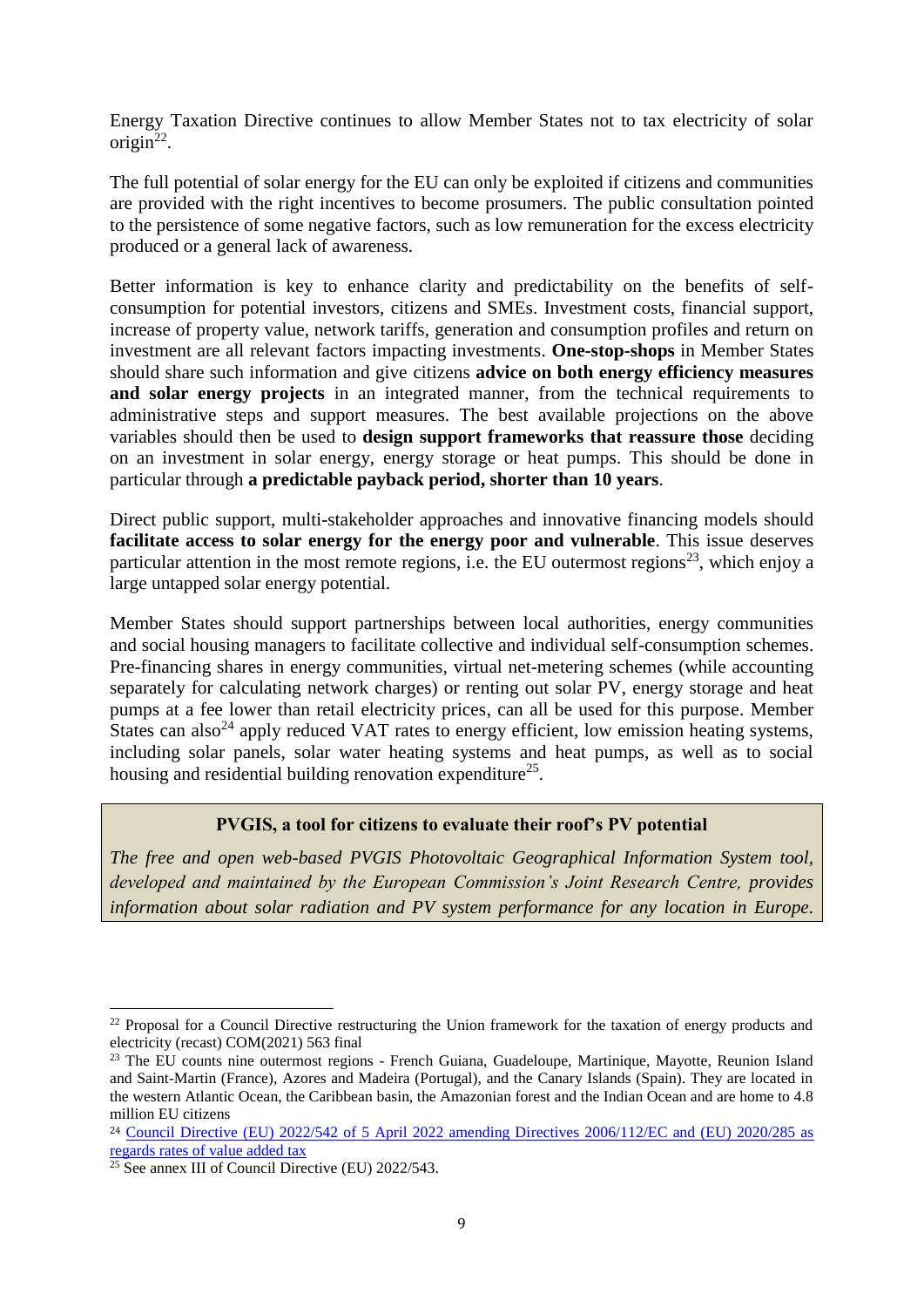*Citizens and installers can use it for an instantaneous assessment of the potential to generate solar energy on rooftops.<sup>26</sup>*

# *A balanced allocation of costs and benefits*

One of the main barriers to individual or collective self-consumption identified by stakeholders through the public consultation are charges and network tariffs.

Under the current EU legislation, national regulatory authorities (NRAs) have the mandate and exclusive competence to prescribe transparent, non-discriminatory and cost-reflective tariffs. Prosumers have the right to sell their excess production without being subject to discriminatory or disproportionate procedures and charges and should be able to participate in all electricity markets. **These principles are not yet widely implemented across the EU**, especially in multi-apartment buildings.

Member States should avoid discriminatory treatment as regards grid injection tariffs between producers connected at transmission level and those connected at distribution level, such as prosumers and energy communities. Authorities should enable the development of local energy markets to diversify remuneration pathways for prosumers, based on energy sharing and peer-to-peer exchange arrangements.

In the context of collective self-consumption or peer-to-peer exchanges within multiapartment buildings, NRAs should **consider possible cost reductions stemming from the reduced use of the network**. At the same time, such cost-reflective tariffs should not lead to discrimination against those who do not have access to self-consumption. In other words, any discriminatory cost-socialisation of grid-related costs should be avoided. Looking forward, digitalisation, in particular smart meters, can greatly facilitate real-time monitoring of electricity flows and the evaluation of the impact on grid costs.

Time-differentiated distribution network tariffs, especially if flanked by dynamic pricing contracts, would contribute to aligning the choices of prosumers and energy communities with grid congestion management needs and market conditions.

## *Energy communities and other collective solar actions*

-

Collective solar energy projects provide another avenue to reduce the consumption of fossil fuels and address energy poverty and vulnerability.

Current legislation already supports **renewable and citizen energy communities**, as well as collective solar initiatives to generate, store, share, exchange, and use energy. However, these communities still face **significant barriers**, including difficulties in securing financing, navigating licencing and permitting procedures or developing sustainable business models. In addition, as they are often initiated by a group of volunteers, they suffer from limited time and lack of access to technical expertise. Cross-border energy communities, which can exploit

<sup>&</sup>lt;sup>26</sup> [https://joint-research-centre.ec.europa.eu/pvgis-photovoltaic-geographical-information-system\\_en](https://joint-research-centre.ec.europa.eu/pvgis-photovoltaic-geographical-information-system_en)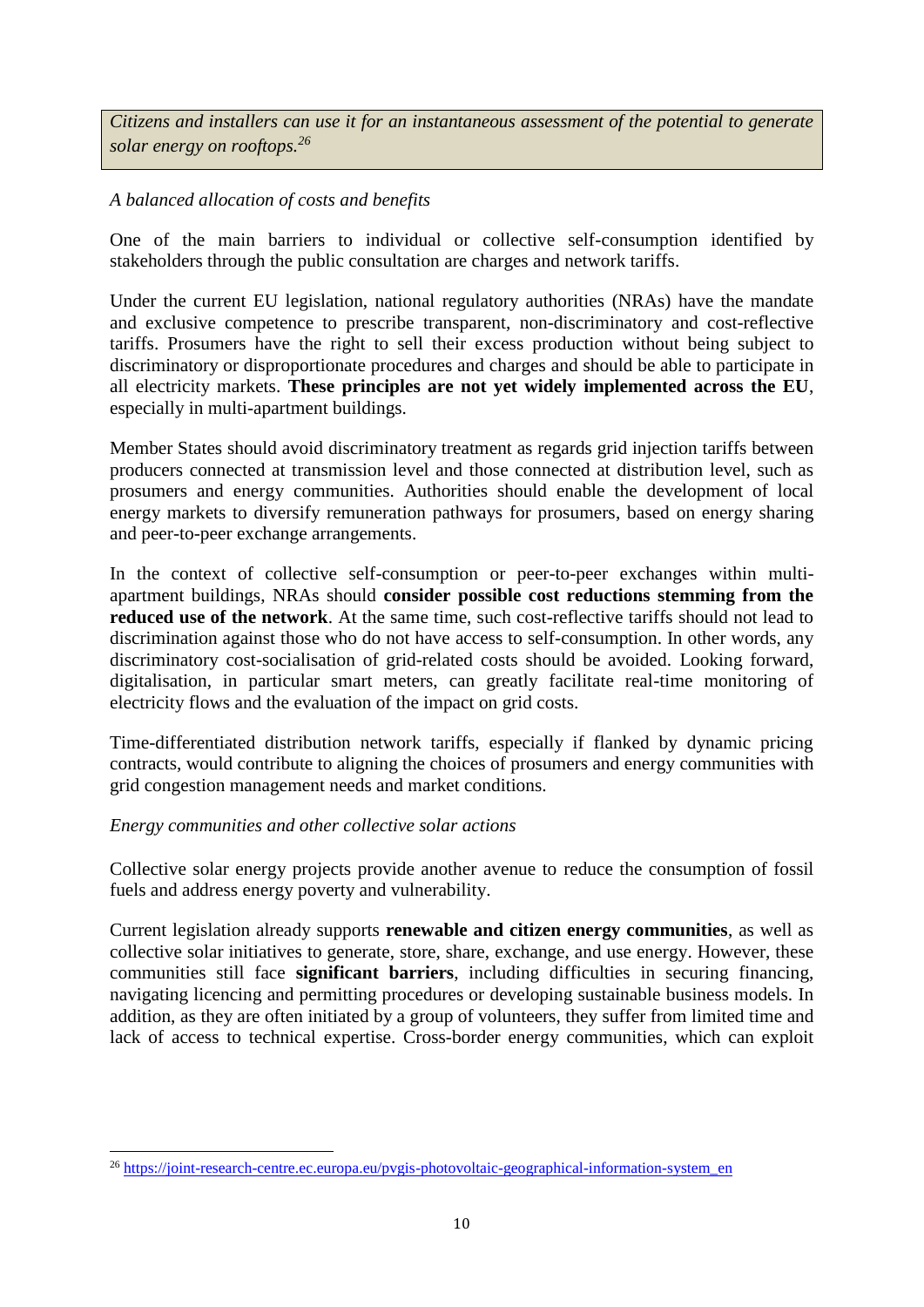complementary renewable energy potentials in EU border regions, face additional challenges linked to legal, technical or administrative inconsistencies across borders<sup>27</sup>.

To tap into this potential, Member States should **establish appropriate incentives and adapt administrative requirements to the characteristics of energy communities**. An integrated 3-step "learn-plan-do" programme could help energy communities build technical expertise and secure access to financing. The assessment and removal of existing barriers would level the playing field with more professionalised and established market participants.

In addition, Member States are encouraged to make use of the flexibility provided by the new State aid CEEAG guidelines, including exemptions for renewable energy community projects with installed capacity equal to or below 6 MW from mandatory competitive bidding processes, or to facilitate their participation in such processes.

Collective action can also be organised by consumer organisations, for instance by purchasing of solar energy products. Other types of collective solar energy actions, managed by professionalised and larger actors, should also be encouraged to engage in innovative business models based on collective self-consumption and energy sharing.

### *Integrating solar energy through the interaction with other devices*

To be seamlessly integrated in the energy system at large, the rapid growth of solar energy requires new technological, digital and operational advances.

Energy storage is an important asset to contribute to this integration, especially in the context of heating or transport shifting to electricity. Full system benefits from distributed assets, such as batteries, can only be reaped if they are properly integrated and able to participate in all electricity markets, including balancing and congestion management markets, in a nondiscriminatory and homogeneous manner across the EU. At EU level the ongoing work on the **EU network code on demand side flexibility** aims at addressing remaining regulatory barriers and unlocking the potential of such distributed assets as flexibility sources. The July 2021 proposal for a revision of the RED also includes additional provisions to ensure nondiscrimination in the market participation of these assets.

**Electric vehicles** (EVs) can also serve as energy storage devices and contribute to solar electricity self-consumption, if parked within the premises of the owner or user. Linking the EV's consumption at home while recharging away from home, for instance through the same electricity supplier, can potentially contribute to a more dynamic system integration of distributed solar energy assets. This may also allow owners and users to use the same contract and data-sharing agreement for their recharging needs.

Off-grid recharging stations equipped with PV panels and energy storage offer the possibility to increase access to EV recharging infrastructure in rural areas and, in general, in those locations with limited grid connection.

### **Innovative forms of deployment (2): vehicle-integrated PV**

*Solar energy and electric vehicles can also be integrated in technologically novel ways.* 

<u>.</u>

<sup>&</sup>lt;sup>27</sup> Report from the Commission "EU Border Regions: Living labs of European integration", COM(2021) 393 final.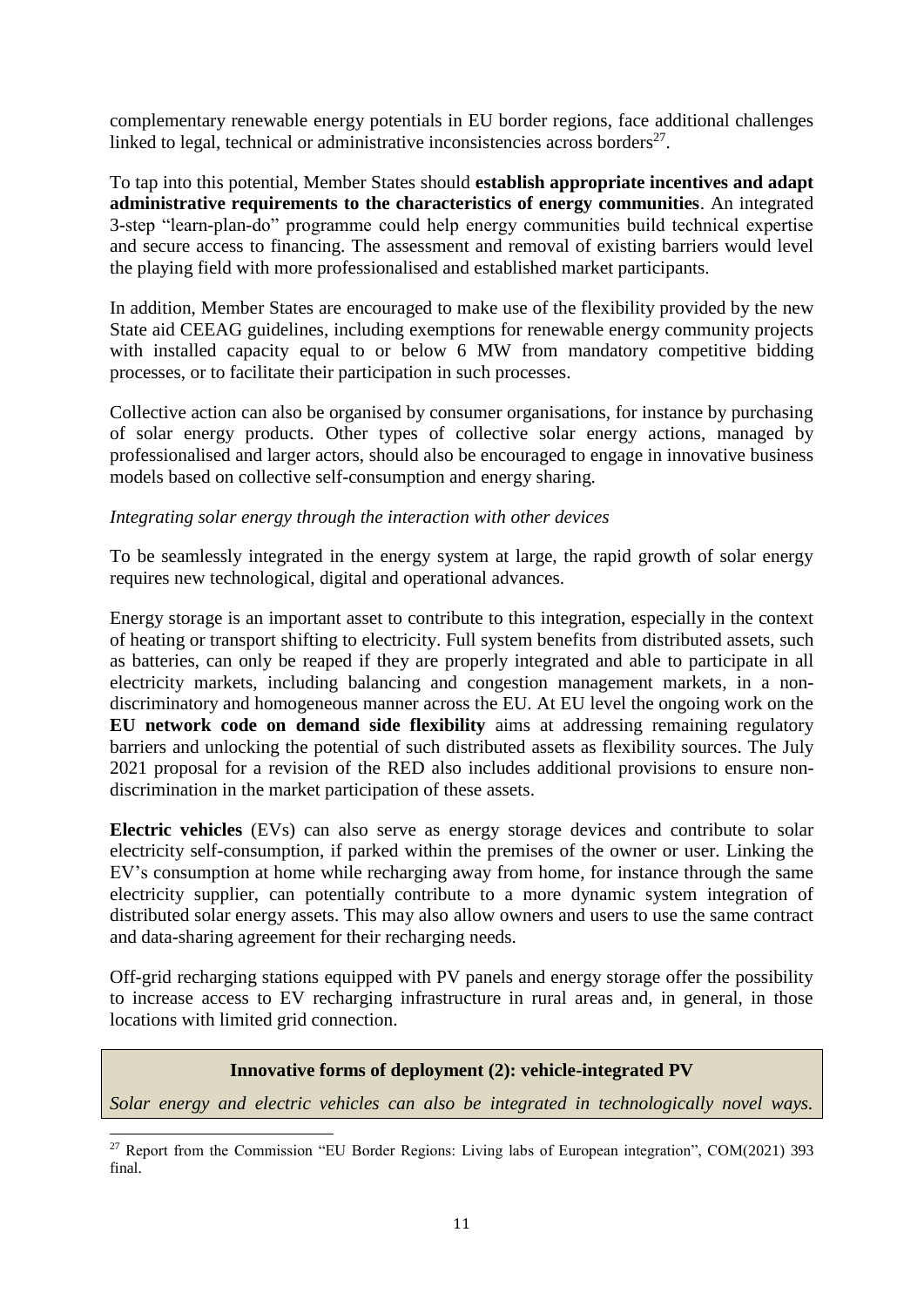*Vehicle-integrated PV presents a high potential to contribute to the reduction of emissions from the transport sector, by increasing the energy autonomy of EVs and partially replacing grid power with solar electricity produced on board<sup>28</sup>. More than other EVs, they can also become an additional source of electricity for the grid while parked, and an energy storage solution contributing to overall grid resilience. The opportunities provided by this technology are being analysed through a pilot project managed by the Commission<sup>29</sup> .*

Devices such as batteries and heat pumps can only contribute to the integration of solar electricity into the energy system if they can effectively communicate with each other and with solar energy systems. This interoperability can be facilitated through measures such as standardisation, or open-source solutions for digital connectivity. One of the objectives of the Commission's proposal for a Data  $Act^{30}$  is to foster a level playing field for energy solutions and services, while putting the user in control of data collection and sharing to third-party service providers. Research and innovation projects jointly develop interoperability and data sharing solutions, while standardisation organisations are already running activities in this respect. In addition, the upcoming Digitalisation of Energy Action Plan will support interoperability for a wide range of energy consuming, producing and storage devices through a code of conduct for energy smart appliances manufacturers<sup>31</sup>.

# **2.3. Solar value for buildings and industry**

# *The contribution of solar to decarbonising our building stock*

.<br>-

Solar energy can deliver a substantial part of a building's electricity and heat demand, either through solar heat collectors, solar PV (with heat pumps) or a combination of the two, including hybrid PV-thermal technologies. Through support policies and regulations that **provide a level playing field for all solar technologies** and do not favour one against the other, national and local authorities can promote the most efficient solution for each situation.

When combined, the installation of solar energy and renovation interventions become mutually reinforcing, optimising the building's energy performance. If national support programmes are designed accordingly, they can ensure **swift massive deployment of rooftop solar energy in buildings, giving priority to most suitable buildings for quick interventions** (Energy Performance Certificate classes A, B, C or D). Where appropriate, this effort can be combined with roof renovations and deployment of energy storage and heat pumps.

<sup>28</sup> Thiel, C., Gracia Amillo, A., Tansini, A., Tsakalidis, A., Fontaras, G., Dunlop, E., Taylor, N., Jäger-Waldau, A., Araki, K., Nishioka, K., Ota, Y., Yamaguchi, M.: Impact of climatic conditions on prospects for integrated photovoltaics in electric vehicles (2022). Renewable and Sustainable Energy Reviews, 158, art. no. 112109

 $29$  Pilot Project – Effect of Energy-efficient and Solar Power Generating Vehicles on Overall Energy Demand in the EU Transport Sector  $(2022/\sqrt{S\ 053-136682})$  – Contract notice published on 16/03/2022.

<sup>&</sup>lt;sup>30</sup> Proposal for a regulation of the European Parliament and of the Council on harmonised rules on fair access to and use of data (Data Act) COM(2022) 68 final

<sup>&</sup>lt;sup>31</sup> See the work carried out by the JRC in this area: [https://ses.jrc.ec.europa.eu/development-of-policy-proposals](https://ses.jrc.ec.europa.eu/development-of-policy-proposals-for-energy-smart-appliances)[for-energy-smart-appliances](https://ses.jrc.ec.europa.eu/development-of-policy-proposals-for-energy-smart-appliances)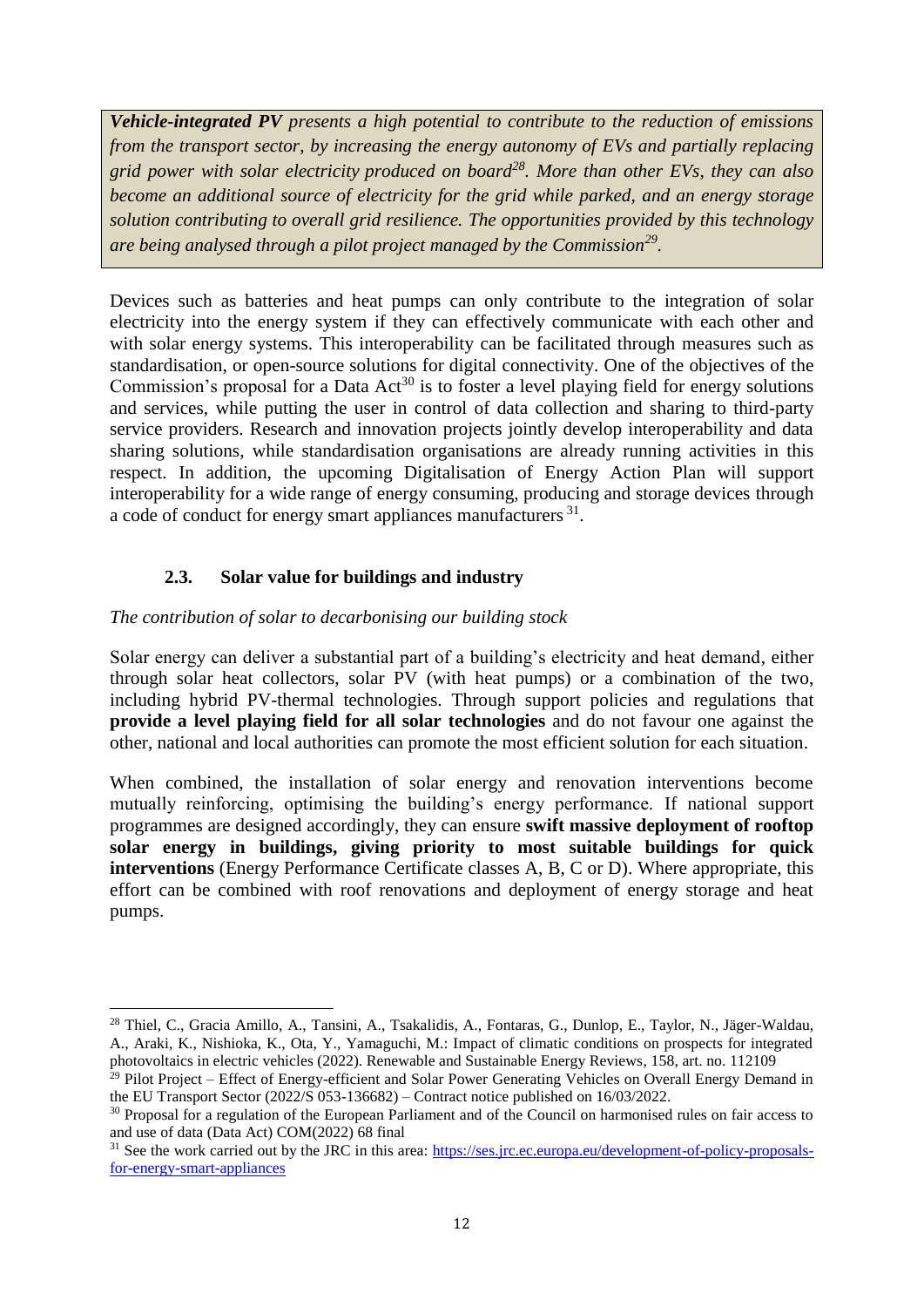As regards new buildings, where technically feasible, the recast of the Energy Performance of Buildings Directive<sup>32</sup> requires that **100% of on-site energy consumption be covered by renewable energy** as of 2030. This transition towards the decarbonisation of buildings' energy consumption will be accelerated by introducing an **obligation to install solar energy equipment** on all new and existing public and commercial buildings above a certain size and on new residential buildings in a gradual fashion, between 2026 and 2029. Where the building is not adapted, renewable electricity can also be acquired through a PPA.

In addition, provisions will be adopted to ensure that **all new buildings are "solar ready"**, i.e. designed to optimise the generation potential on the basis of the site's solar irradiance, enabling the fruitful installation of solar technologies without costly structural interventions.

Greening of energy taxation and the proposed **new emissions trading system for buildings** and road transport can contribute to generating the resources required for these interventions, while setting the appropriate economic incentives. In this context, the proposed **Social Climate Fund** can support measures and investments integrating renewables in buildings, principally to the benefit of vulnerable consumers and micro-enterprises.

## **Innovative forms of deployment (3): Building-integrated PV**

*The opportunities that buildings provide to install solar energy extend well beyond rooftops and parking spaces. Building-integrated PV (BIPV) represents a novel form of solar deployment: they constitute a construction product, while at the same time allowing solar electricity generation from additional surfaces. Despite recent cost reductions, the potential of this sector remains to be unlocked through uptake by the construction sector and the related economies of scale. EU-wide deployment would require homogeneous certification for the affected products, as well as customised professional training and university programmes. National governments can also provide guidance to local authorities on how to deal with BIPV in their permitting decisions<sup>33</sup>. Some Member States have introduced specific opportunities for BIPV in their renewable energy support frameworks. Attaching such support to the construction permit stage can further facilitate the uptake of these products by actors in the construction sector.*

*Solar energy for the industrial sector*

To meet their electricity demand, companies are already signing direct PPAs with solar energy projects. By 2021, more than 5 GW of solar PV projects had directly signed PPAs with corporate offtakers<sup>34</sup>. However, corporate renewable PPAs still account for a small fraction of the sector's electricity consumption.

Solar energy can also provide industrial heat, which accounts for 70% of industrial energy demand. Based on solar collectors or concentrated solar, solar heat can deliver heat for industrial processes from 100 to over 500°C. Nevertheless, the potential of solar heat for

-

 $32$  Proposal for a directive of the European Parliament and of the Council on the energy performance of buildings (recast) COM(2021) 802

 $33$  JRC Policy Brief (JRC120970): How Photovoltaics can ride the EU Building Renovation Wave

<sup>34</sup> RE-Source platform (2021)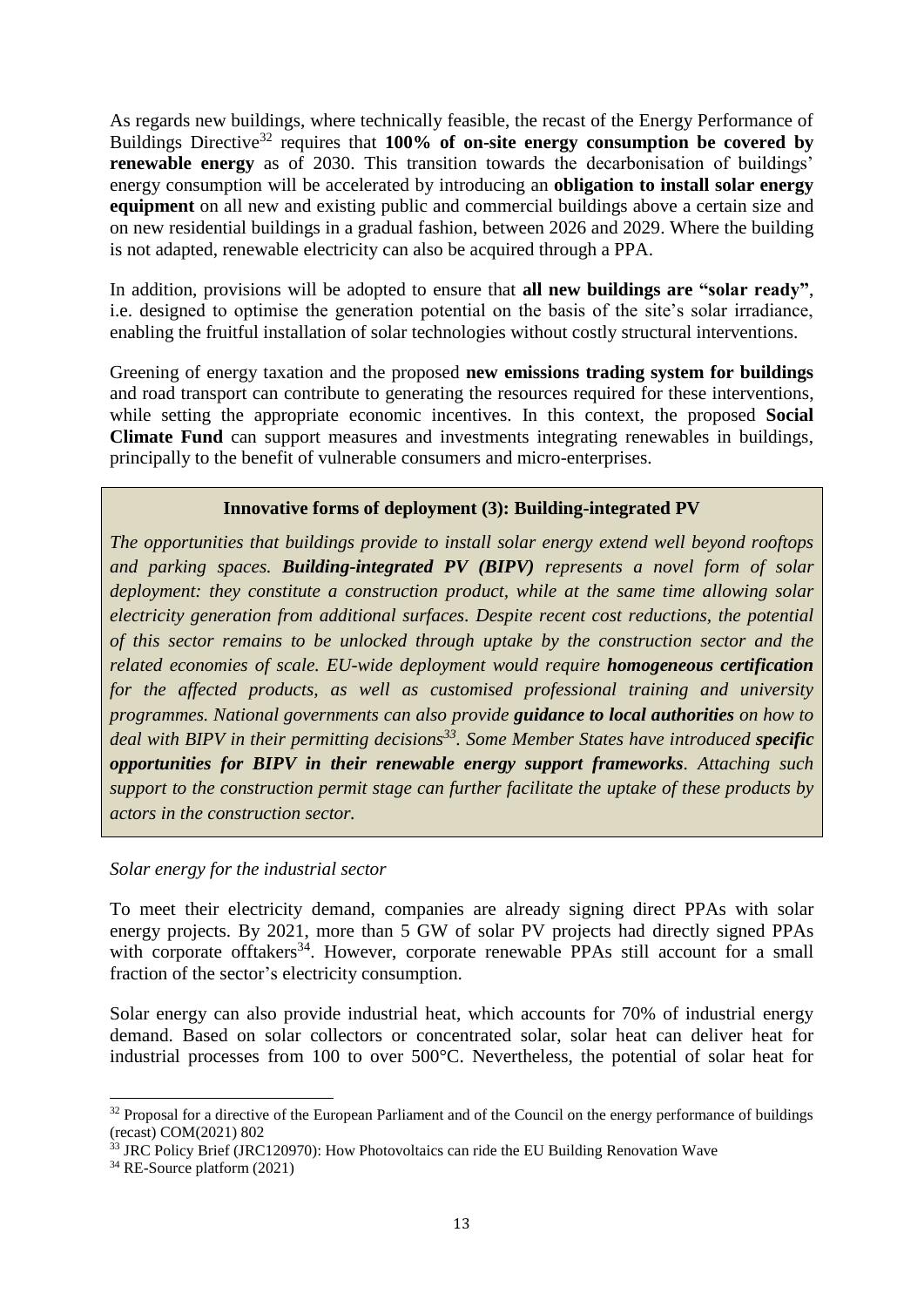industrial processes is still largely untapped. Two of the main obstacles it faces are administrative hurdles and the gap between the payback times of these investments and the financial requirements of most industrial actors.

Solar electricity can be used in combination with heat pumps or electric furnaces to provide heat, or it can be converted into renewable hydrogen, to be used as fuel or feedstock in industrial processes. Due to declining costs, in particular in places with high irradiation and limited land constraints, it is expected that renewable hydrogen production from solar electricity could become cost-competitive within the next decade.

The Commission is preparing an **EU-wide scheme for carbon contracts for difference** under the Innovation Fund to support innovative solutions for the decarbonisation of industrial energy demand.

# **2.4. Preparing the energy network for the efficient absorption of solar electricity**

### *Infrastructure investments*

Solar energy is abundant, but the energy infrastructure bringing it to the consumer must change to enable a more electrified system powered by wind and solar. In the public consultation, solar industry stakeholders identified grid expansion and grid connection as a key bottleneck for deployment.

The efficient integration of decentralised solar installations will primarily require significant adaptations in distribution networks. These include digitalisation investments, such as smart grids, to enable higher system performance and seize the flexibility opportunity provided by small distributed assets. The forthcoming Digitalisation of Energy Action Plan will highlight the importance of providing clear investment signals to accelerate the digitalisation of the electricity grid.

A trans-European electricity system provides intrinsic flexibility and contributes to lower prices. The updated **Trans-European Networks for Energy** (TEN-E) regulation<sup>35</sup> will contribute to the **expansion of cross-border electricity infrastructure and smart grids** and facilitate integrated infrastructure planning, thus enabling a more efficient transmission and integration of solar electricity produced across the EU.

Member States should use EU funds to remove the bottlenecks to solar expansion in distribution and transmission grids. This could be done through their cohesion policy funding, including INTERREG or the Recovery and Resilience Fund which already foresees EUR 9.6 billion dedicated to energy networks and infrastructure<sup>36</sup>.

*Paving the way for Direct Current solutions*

-

<sup>&</sup>lt;sup>35</sup> Proposal for a regulation of the European Parliament and of the Council on guidelines for trans-European energy infrastructure and repealing Regulation (EU) No 347/2013 – COM (2020) 824 final

<sup>&</sup>lt;sup>36</sup> Based on the 22 Recovery and Resilience Plans (RRP) adopted by the Council of the EU and the two RRPs of Sweden and Bulgaria endorsed by the Commission on 29 March 2022 and 7 April 2022 respectively.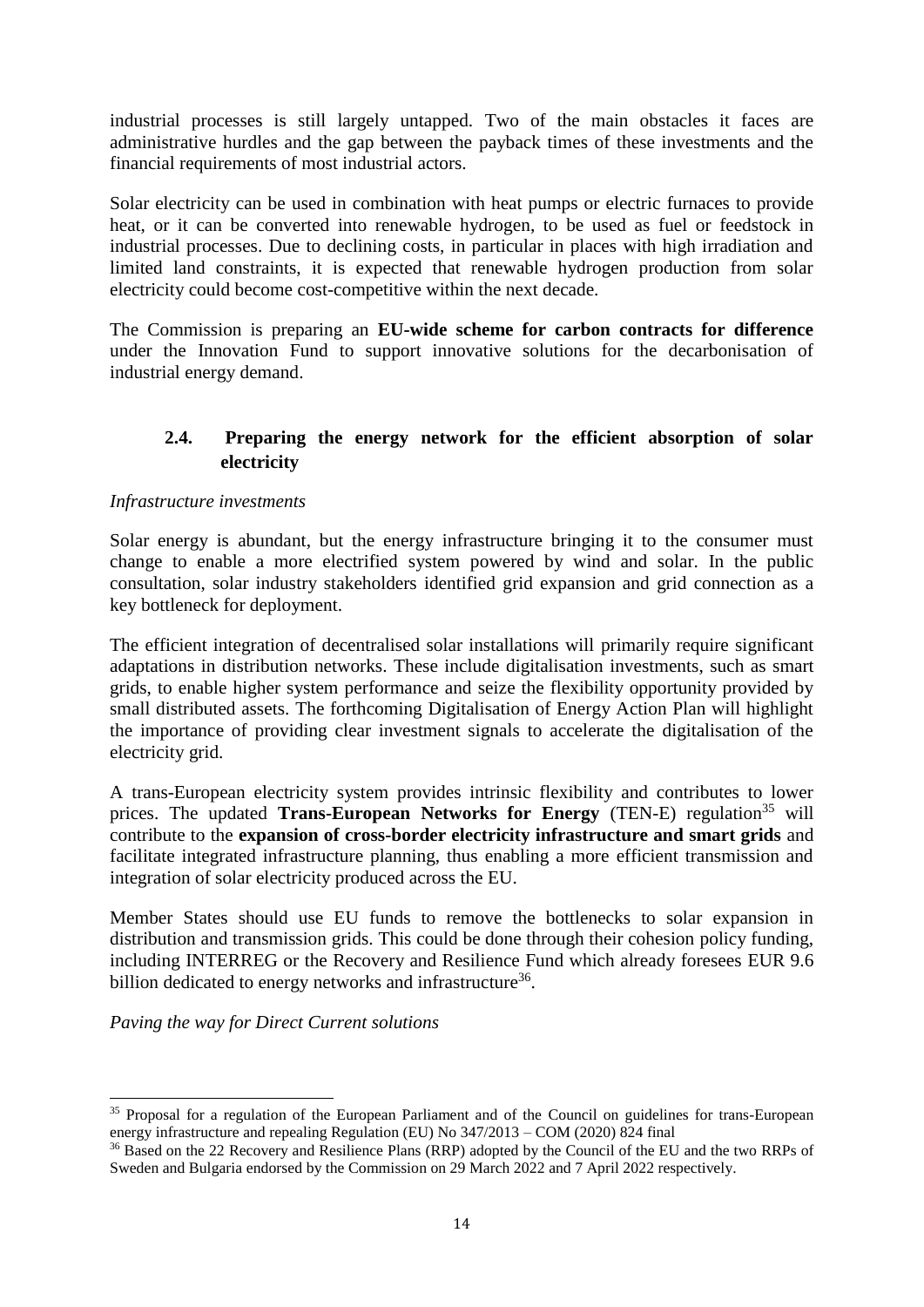The introduction of high shares of solar PV and wind has an impact on the way the electricity grid is managed. As renewable power from solar is produced in Direct Current (DC), conversion to Alternating Current (AC) to feed into the grid and then converting back to DC, e.g. to store energy, leads to energy losses. Such conversion losses are currently growing because more devices and system, such as batteries, heat-pumps, data centres, electric vehicles or appliances, operate in DC. Increasing the use of DC technologies could thus be beneficial to the electricity system.

The Commission is investigating how low-voltage DC technologies can enhance the clean energy transition. Based on the conclusions drawn from this process, it will **engage with European and international standardisation bodies** for the establishment of the necessary standards and protocols.

The updates of the **National Energy and Climate Plans** are a critical tool for the Member States to adapt and enhance the necessary policies and measures to implement the abovementioned initiatives accelerating massive deployment of solar energy. To ensure this, the Commission will provide Member States with guidance ahead of the update of their plans in 2023.

## **3. ENSURING ACCESS TO SUSTAINABLE SOLAR ENERGY**

The EU currently imports most of the solar energy products it installs: EUR 8 billion of PV panels in 2020, 75% of which from a single country<sup>37</sup>. Meanwhile, only a small share of global production takes place in the EU. This level of supply concentration diminishes the EU's resilience in case of global or country-specific events. Expanding the EU solar value chain, in particular in the manufacturing stage, on the back of its vibrant innovation and competitive market, will strengthen the sector's resilience, while creating jobs and value added. In addition, the EU will step in to ensure that solar energy products are sustainable and up to the standards demanded by EU consumers.

## **3.1. More innovative, sustainable and efficient solar energy products**

## *Supporting innovation in solar energy*

The solar energy sector has become a very dynamic and competitive industry, ensuring a constant output of innovative technologies. The EU has one of the strongest innovation environments across all solar energy technologies, from PV to concentrated solar power (CSP). The challenge now is to ensure that a new generation of breakthrough technologies leads to higher conversion efficiencies (which translate into less use of resources, such as space, raw materials, water, etc), increased circularity in the use of raw materials and a more sustainable life cycle, including in manufacturing.

Through Horizon Europe, the EU will continue to support research and innovation to reduce the cost of solar energy technologies, while increasing their energy efficiency and their sustainability, including in the manufacturing stage. These new technologies include

<sup>-</sup> $37$  Eurostat - International trade in products related to green energy.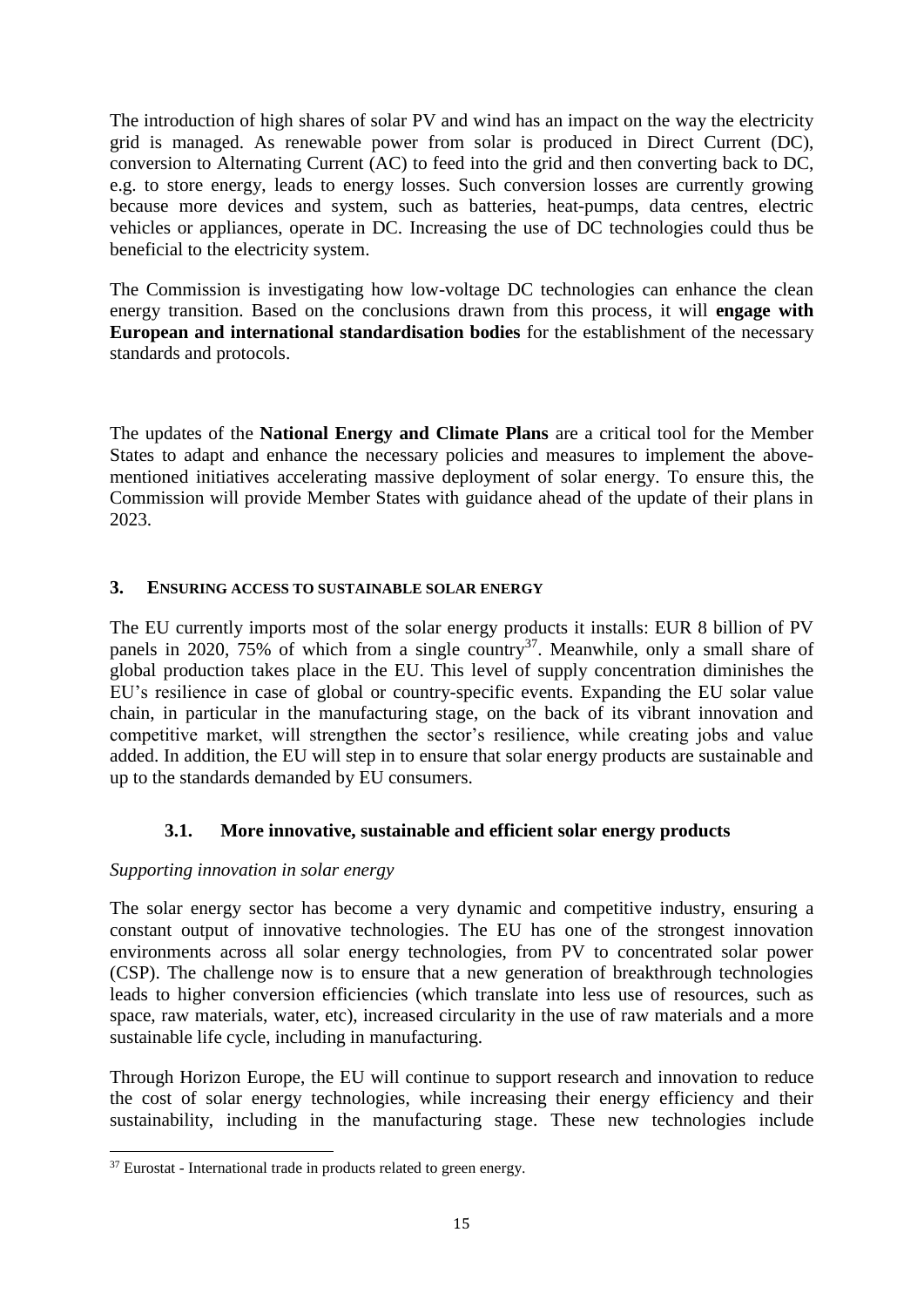heterojunction cells, perovskites and tandem cells, all of which achieve higher efficiencies than commercial technologies. Financial support is also needed for innovation in solar thermal or CSP technologies, as well as products tailored to innovative forms of deployment. The upcoming 2023-2024 work programme will include a **flagship initiative to support solar energy research and innovation**, focused *inter alia* on novel technologies, environmental and socio-economic sustainability, and integrated design.

Also under Horizon Europe, the **European Partnership for Clean Energy Transition** will crowd in support from Member States, the energy industry and public organisations for research and innovation in solar energy over the 2021-2027 period. The collaboration with Member States can be further expanded by developing a common solar energy research and innovation agenda in the framework of the European Research Area. This initiative will build on the ongoing work of the Strategic Energy Technology Plan.

The **space sector** represents an additional innovation trigger. This strategic sector needs the development of high-performance solar cells, including multijunction cells. The Commission will continue to exploit synergies between the space and terrestrial sectors in all initiatives critical for the EU space programme, including research and development.

To bridge the gap between research results and commercial development, the **Innovation Fund** will provide around EUR 25 billion of support over 2020-2030, depending on the carbon price, for the commercial demonstration of innovative low-carbon technologies, including solar energy. One of the seven large-scale projects selected in the first batch supports innovation in the solar sector. Finally, the European Regional Development Fund supports research and innovation in Member States and regions in priority areas identified through the local smart specialisation strategies.

## *Fostering the sustainability of PV systems installed in the EU*

Over 20 years of operation, today's commercial PV systems can produce almost twenty times the energy needed to manufacture them<sup>38</sup>. However, it is important to continue to reduce the carbon and environmental footprint associated with their manufacturing.

The European Commission plans to propose in the first half of 2023 two mandatory internal market instruments that would apply to solar PV modules, inverters and systems sold in the EU: **an Ecodesign Regulation and the Energy Labelling Regulation**. These measures would concern the efficiency, durability, reparability and recyclability of products and systems, to incentivise environmentally sustainable devices. The Commission is also assessing options covering the quality of the manufacturing process and the carbon footprint of PV modules. Apart from their sustainability impact, these measures are also expected to foster innovation and provide a common reference for potential buyers to compare different products.

The Commission also plans to propose a revision of the existing Ecodesign and Energy Labelling regulations for space and water heaters in 2023. The interaction between heaters and solar energy products is key for the integration of solar energy; these regulations would make their combined benefits more understandable and visible for consumers.

<sup>-</sup><sup>38</sup> Photovoltaics report, Fraunhofer Institute for Solar Energy Systems, February 2022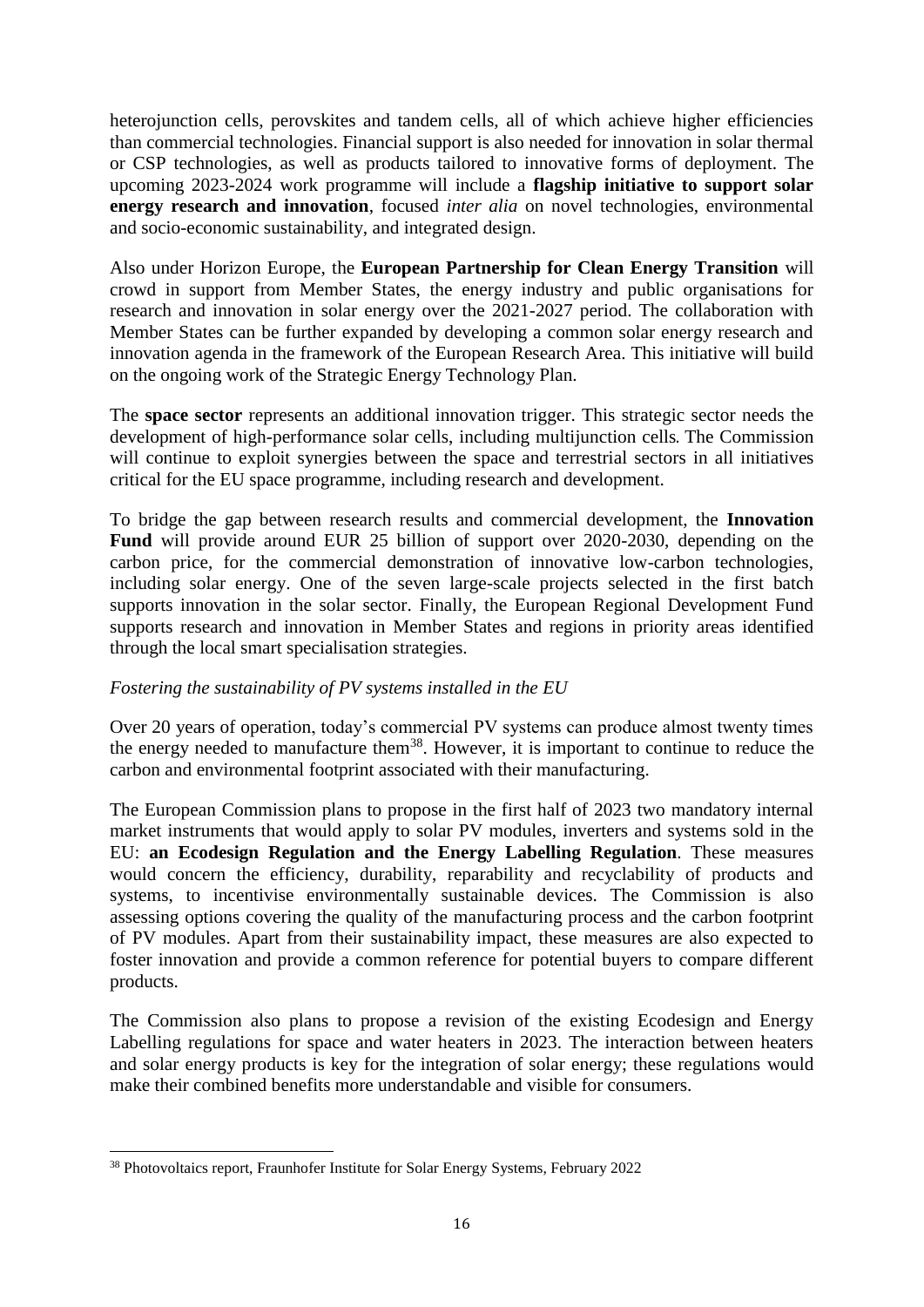The EU will provide European consumers with guarantees that the products they buy have been made respecting human and labour rights. Since private actors play a central role in the fight against forced labour, the Commission has put forward detailed reporting requirements covering this and other labour rights aspects in its proposal for a Corporate Sustainability Reporting Directive<sup>39</sup>. In addition, the Commission has announced a new legislative initiative to **effectively prohibit the placing on the EU market of products made by forced labour<sup>40</sup>** . It will build on international standards and existing EU initiatives in particular due diligence and transparency obligations, and combine a ban with a risk based enforcement.

# **3.2. Supply chain resilience**

## *Raw materials reliance*

The use of raw materials for manufacturing of PV panels depends on the technology used. The market is currently dominated by crystalline silicon cells, which essentially rely on silicon. Thin-film technologies, which represent less than 5% of the global supply, make a more heterogeneous use of raw materials<sup>41</sup>. In addition, the manufacturing and installation of all PV modules requires glass, aluminium and steel; copper is used for their connection to the grid. Suppliers from within the EU currently cover a small share of demand for processed materials and depends on international suppliers, often concentrated in one or a small number of countries.

Although materials intensity is set to decrease over time thanks to technological improvements, silicon demand is expected to increase fourfold by 2030 and then stabilise<sup>42</sup>. EU policy aims at building resilience in relation to critical raw materials, based on access to resources, circular economy and sustainability. Achieving resource security requires action **to ensure that global markets are not distorted and to diversify supply.** Strengthening the sustainable and responsible domestic sourcing of, in particular, silicon metal and polysilicon could also be envisaged.

**Improving resource efficiency and circularity** is equally important to address this challenge. Since 2012 EU legislation has called for the recovery, reuse and recycling of PV modules. The recycling industry today can deliver high levels of circularity, but further innovation is still needed. Starting in 2025, the quantity of PV panels reaching their end of life will significantly increase. This will require ensuring reparability and recyclability by design for new equipment and **building up an ecosystem for the efficient recycling of used materials**. The Ecodesign measures for PV systems would include information requirements on these aspects to promote better product design leading to higher long-term energy performance and facilitating recycling and repair.

*Manufacturing: a critical point for resilience* 

.<br>-

<sup>39</sup> Proposal for a directive of the European Parliament and of the Council amending Directive 2013/34/EU, Directive 2004/109/EC, Directive 2006/43/EC and Regulation (EU) No 537/2014, as regards corporate sustainability reporting COM(2021) 189 final

<sup>&</sup>lt;sup>40</sup> Commission Communication on decent work worldwide for a global just transition and a sustainable recovery (COM(2022) 66 final)

<sup>&</sup>lt;sup>41</sup> There are three main categories of thin film solar cells: cadmium telluride (CdTe), copper indium gallium diselenide (CIGS), and amorphous thin-film silicon (a-Si, TF-Si).

<sup>42</sup> JRC, Joint Research Centre (Carrara, S., Alves Dias, P., Plazzotta, B., Pavel, C.), (2020a), Raw materials demand for wind and solar PV technologies in the transition towards a decarbonised energy system.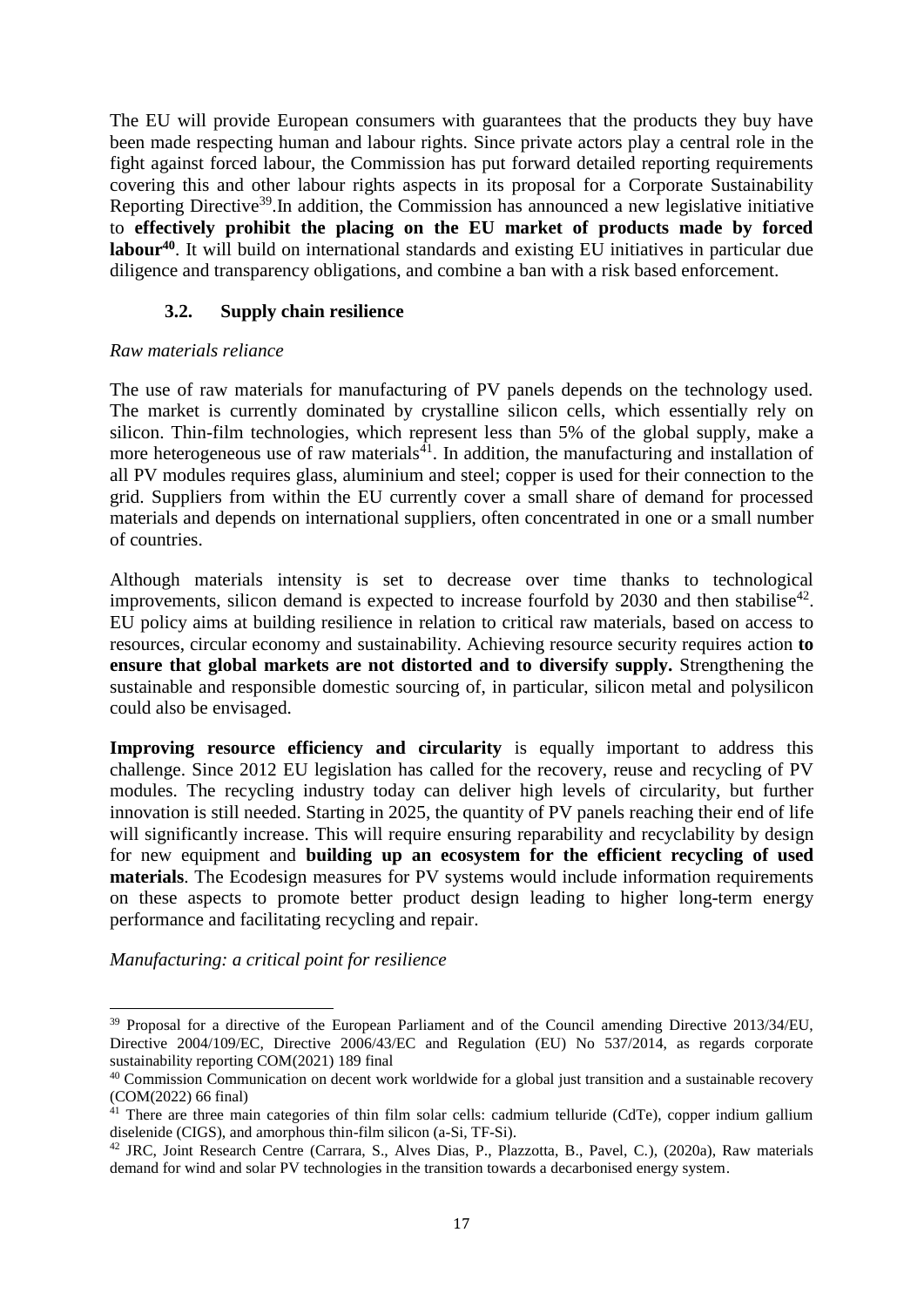The EU industry holds strong positions in several parts of the solar PV value chain, starting with the polysilicon sector, but especially in the downstream segment, including inverter and solar trackers manufacturing or monitoring and control. European companies have also maintained a leading position in the deployment sector. As shown in the figure below, downstream segments represent half of the value chain's gross value added and the EU captures more than 10% of that value.



*Figure: Breakdown of Gross Value Added throughout solar PV value chain<sup>43</sup>*

*Source: Guidehouse Insights, 2020*

At the same time, the EU is today a small actor in several critical manufacturing and assembly steps in the upstream value chain, including ingots, wafers and cells<sup>44</sup>. If the scarcity of EUbased manufacturing is not remedied, it is poised to reduce the EU's competitiveness in research and innovation, an area in which proximity to manufacturing clusters is often necessary.

The marginal EU contribution in the manufacturing and assembly stages of the supply chain, combined with the quasi-monopolistic role of one country at the components stage at global level, diminishes the EU's resilience in case of extensive external supply disruptions<sup>45</sup>. This creates risks for accelerated solar energy deployment.

## **3.3. An EU Solar PV Industry Alliance**

.<br>-

Increased EU demand for PVs and rising global transport costs are attracting interest in investments in PV manufacturing in the EU. At the same time, the industry is finding it

<sup>&</sup>lt;sup>43</sup> First published in the European Commission Staff Working Document accompanying the report from the Commission to the European Parliament and the Council "Progress on competitiveness of clean energy technologies" (COM(2021) 950, COM(2021) 952)

<sup>44</sup> European Commission, Report from the Commission to the European Parliament and the Council: Progress on competitiveness of clean energy technologies (COM(2021) 950 final) – (SWD(2021) 307 final). Figures cited cover EU + Norway.

<sup>45</sup> European Commission, Directorate-General for Energy, Guevara Opinska, L., Gérard, F., Hoogland, O., et al., Study on the resilience of critical supply chains for energy security and clean energy transition during and after the COVID-19 crisis : final report, 2021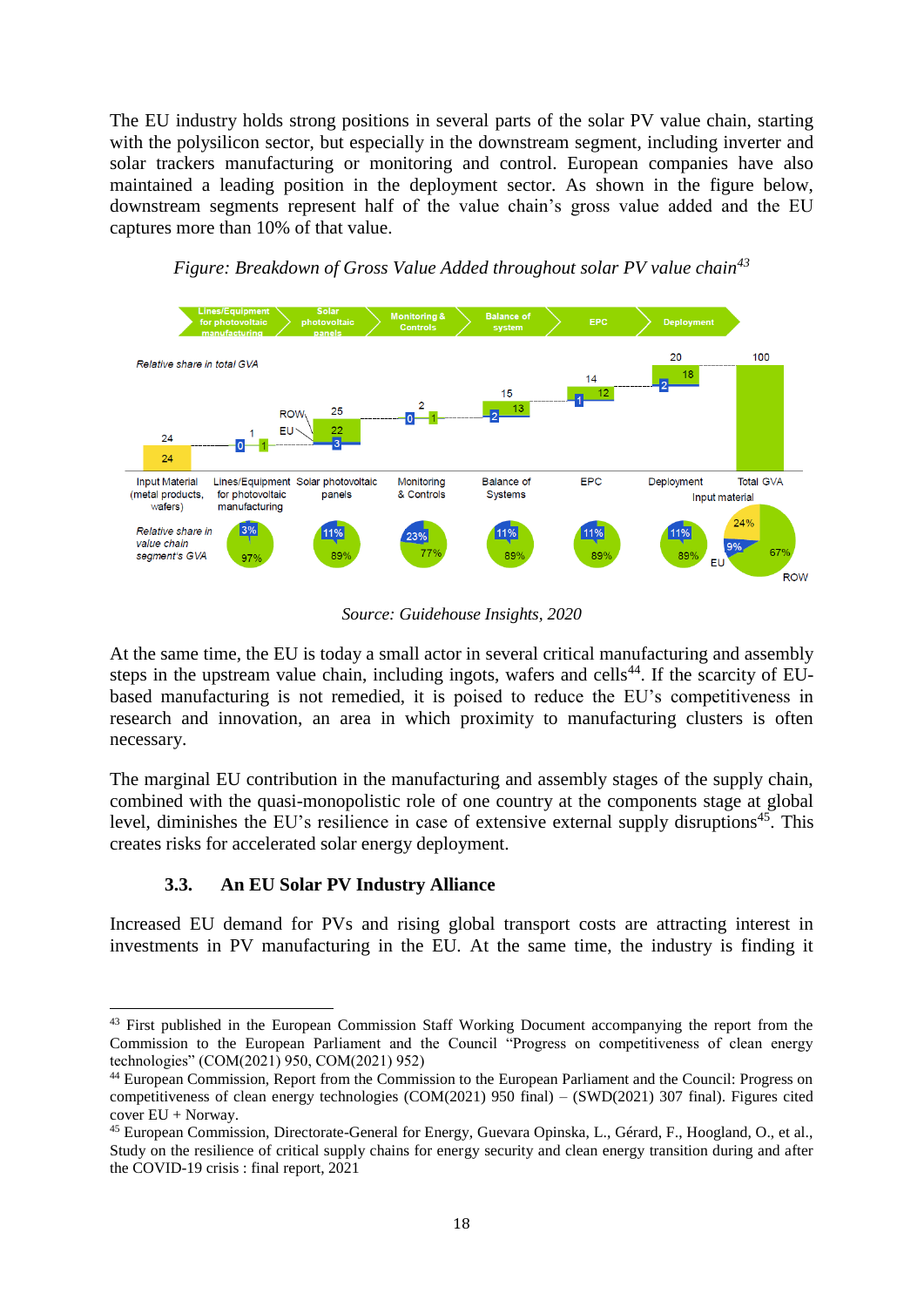difficult to translate its innovative technological advantages into large scale production and build economies of scale, notably due to high perceived financing risks.

Nevertheless, at least 14 projects have been announced, covering ingots, wafers, cells and modules, although many of them have not yet secured financing. This project pipeline would bring the industry close to achieving a manufacturing capacity equivalent to 20 GW of solar PV at each step of the value chain - an objective set for 2025 by the European Solar Initiative. It is estimated to require more than EUR 8 billion in investments.

# **EU Solar PV Industry Alliance**

*Securing a diversification of supplies through more diverse imports and scaled up solar PV manufacturing in the EU of innovative and sustainable solar PVs would contribute to mitigate supply risks for the necessary massive deployment of solar energy in the EU. This objective will be supported by an EU Solar Industry Alliance.*

*The alliance will bring together industrial actors, research institutes, consumer associations and other stakeholders with an interest in the solar PV sector, including the emerging circularity industry. The Alliance will work to identify and coordinate investment opportunities, project pipelines and technology portfolios and establish pathways for the solar industrial ecosystem in Europe.*

*It will provide a framework for coordinating actions aimed at the development and uptake of new, more efficient and sustainable technologies. It will cover innovation/technology, industrial supply chain, finance, regulation, skills and citizen engagement, and provide advice to the EU and the Member States. The alliance will map the availability of financial support, attract private investment and facilitate the dialogue and match-making between producers and offtakers.* 

*At EU level, the following EU programmes are particularly relevant:*

- *InvestEU can provide de-risked financing to private investments channelled via the European Investment Bank and other public finance institutions.*
- *The Innovation Fund can also channel funding towards innovative zero and lowcarbon equipment, such as solar panels and their components.*
- *Recovery and resilience and Cohesion policy funds can support relevant projects boosting local development.*

*The alliance will include a research and innovation pillar with strong links to Horizon Europe.*

*Circularity and sustainability will also be in its focus. It will promote coordination across the value chain to facilitate higher recycling efficiencies. It will monitor developments in this sector and anticipate possible bottlenecks, in particular with regard to access to safe and sustainable raw materials. It could discuss potential targets for material recovery rates.* 

*Finally, the alliance will cooperate with the EU large-scale Skills Partnership for onshore renewables to promote the development of a skilled workforce for the solar manufacturing sector.*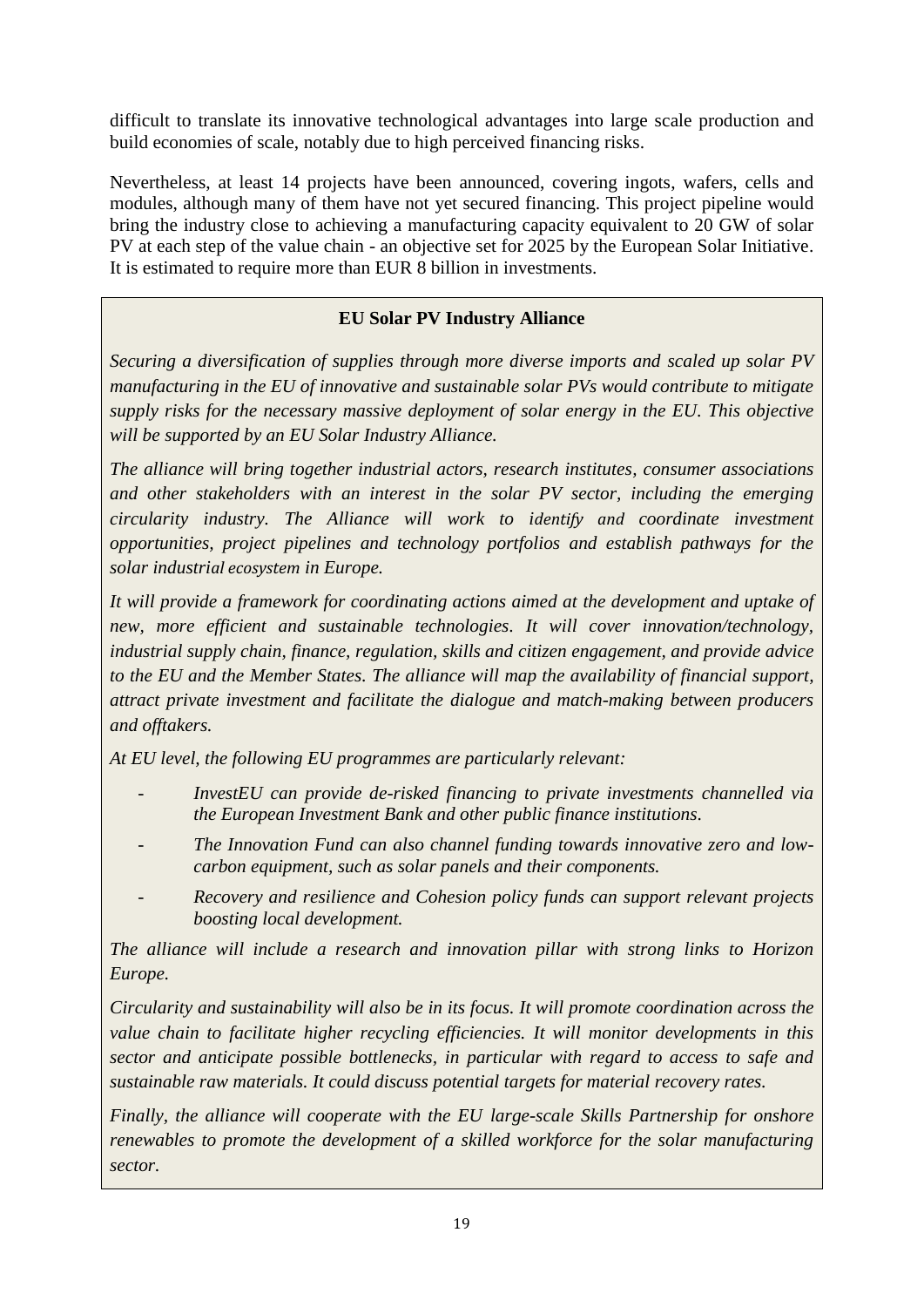*The Alliance will fully comply with EU competition rules, in particular Article 101 TFEU, in both its setting-up and its activities<sup>46</sup> .* 

The Commission will work on a guidance on permitting procedures for new manufacturing plants.

The Commission will support efforts from Member States to pool their public resources via a potential Important Projects of Common European Interest (IPCEI) focused on breakthrough technologies and innovation along the solar value chain.

The innovative forms of deployment highlighted above, such as product-integrated PV or multiple use of space, also tend to require product innovation and customisation to specific needs. As PV expands beyond the current model of modular rooftop and utility-scale installations, a proactive, innovative EU industry can fill the emerging gaps on the supply side.

In the context of rapid innovation, the EU must strive to maintain its competitiveness in the value-chain segments where it is stronger, such as trackers or inverters, as well as engineering, procurement, and construction.

### **4. INTERNATIONAL COOPERATION IN THE FIELD OF SOLAR ENERGY**

Solar energy is a cornerstone of the global transition to clean energy and net zero emissions. While many of the least developed and most vulnerable countries are the most endowed in terms of potential, a range of factors have hampered the uptake and development of solar in these regions. By the end of 2021, 843 GW were installed worldwide, more than double the capacity installed just four years earlier<sup>47</sup>. And yet, further acceleration in solar energy deployment and integration is still required to achieve the objectives enshrined in the Paris Agreement.

The EU has developed an energy model that creates the incentives to attract investments in renewable energy and integrate them into the grid. Many partner countries in the EU's neighbourhood, such as those belonging to the Energy Community, are interested in replicating this model, backed by regional electricity markets and cross-border cooperation and infrastructure. The EU, via its diplomatic efforts and strategic engagement with third countries will be working on expanding solar energy and other renewables to reduce exposure to fossil fuel volatility and geopolitical risks.

Beyond Europe and its neighbourhood, many countries are firmly committed to solar energy deployment. India is an example and the EU is offering its support through technical cooperation and business-to-business interactions, under the **EU-India Clean Energy and Climate Partnership.** The exponential growth of PV markets also demonstrates the versatility of solar technologies in countries such as Vietnam or Japan.

<u>.</u>

<sup>&</sup>lt;sup>46</sup> Competition rules should in particular be safeguarded by reporting on meetings, discussions, information exchanged and agreements reached and making these available to the Commission on request. Furthermore, the members of the alliance will sign a code of conduct including a competition compliance programme.

<sup>47</sup> IRENA statistics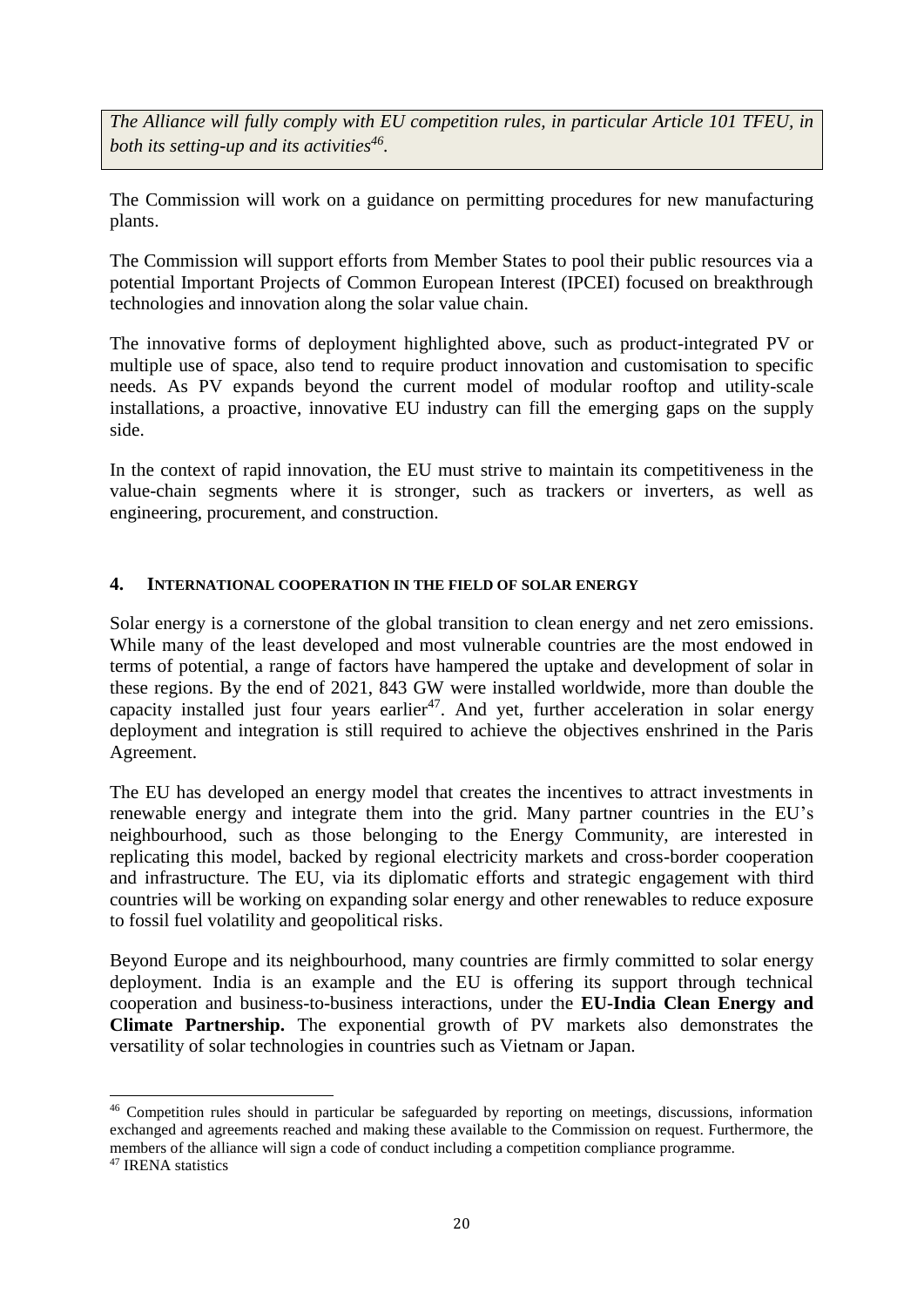While solar power is the cheapest source of electricity in most countries today, it is still prevented from competing on equal terms by market distortions, subsidies or advantages to incumbent energy producers. The EU is actively supporting the phasing out of fossil fuel subsidies worldwide and the promotion of open, transparent and competitive investment conditions. The EU will also work with its partners to remove trade and investment barriers such as local content requirements and to promote transparent and competitive procurement procedures. Promoting a more favourable business environment will also be an objective of future trade agreement negotiations. In the context of the **EU-US Trade and Technology Council**, both sides are discussing supply chain resilience in the solar value chain with regard to transparency and sustainability.

The EU stands ready to support its partners around the world in making use of this technology to accelerate their transition towards universal access to affordable, reliable, and modern energy services, as enshrined in the  $7<sup>th</sup>$  UN Sustainable Development Goal for 2030. Solar energy's accessibility, modularity and flexibility makes it suitable both for centralised and decentralised grid systems.

Africa, which has the richest solar resources on the planet, installed only 5 GWs of solar PV in 2019. At the same time, in sub-Saharan Africa, 570 million people do not have access to electricity. Last February, during the  $6<sup>th</sup>$  EU–African Union Summit, the Commission presented the **Africa-EU Green Energy Initiative** to support Africa's green transition in the energy sector by increasing renewable energy capacity and the number of people gaining access to affordable and reliable energy. The EU can assist Africa's efforts to adopt innovative technologies maximising solar energy resources, that is through agri-PV or floating solar on artificial lakes<sup>48</sup>. As part of the **Global Gateway EU-Africa investment package**, the EU will support the development of regional electricity markets across the five continental African power pools through technical assistance and funding for electricity interconnections and transmission lines. To diversify its suppliers, promote sustainable development and local value in partner countries, the EU is also exploring opportunities to engage with selected countries in sustainable raw material value chains partnerships to support alternative sources of materials needed for the solar industry.

In cooperation with the **International Renewable Energy Agency**, the EU is also preparing Regional Energy Transition Outlooks for Africa, Latin America and the Caribbean and Europe, providing a thorough analysis of the regions' potential and options in terms of renewable energy, energy efficiency, infrastructure, energy access and cross-border cooperation. The EU is also cooperating with the **International Solar Alliance** to disseminate its experience in solar energy technologies, policies and practices. With the **International Energy Agency**, the EU will also prepare zero-emission energy roadmaps for just and socially fair transitions in countries dependent on coal.

### **5. CONCLUSIONS**

.<br>-

EU solar energy has a significant potential to rapidly become a mainstream part of our power and heat systems and a main lever to achieve the European Green Deal objectives while

<sup>48</sup> Gonzalez Sanchez, R., Kougias, I., Moner-Girona, M., Fahl, F., Jäger-Waldau, A.: Assessment of floating solar photovoltaics potential in existing hydropower reservoirs in Africa (2021). Renewable Energy, 169, pp. 687-699